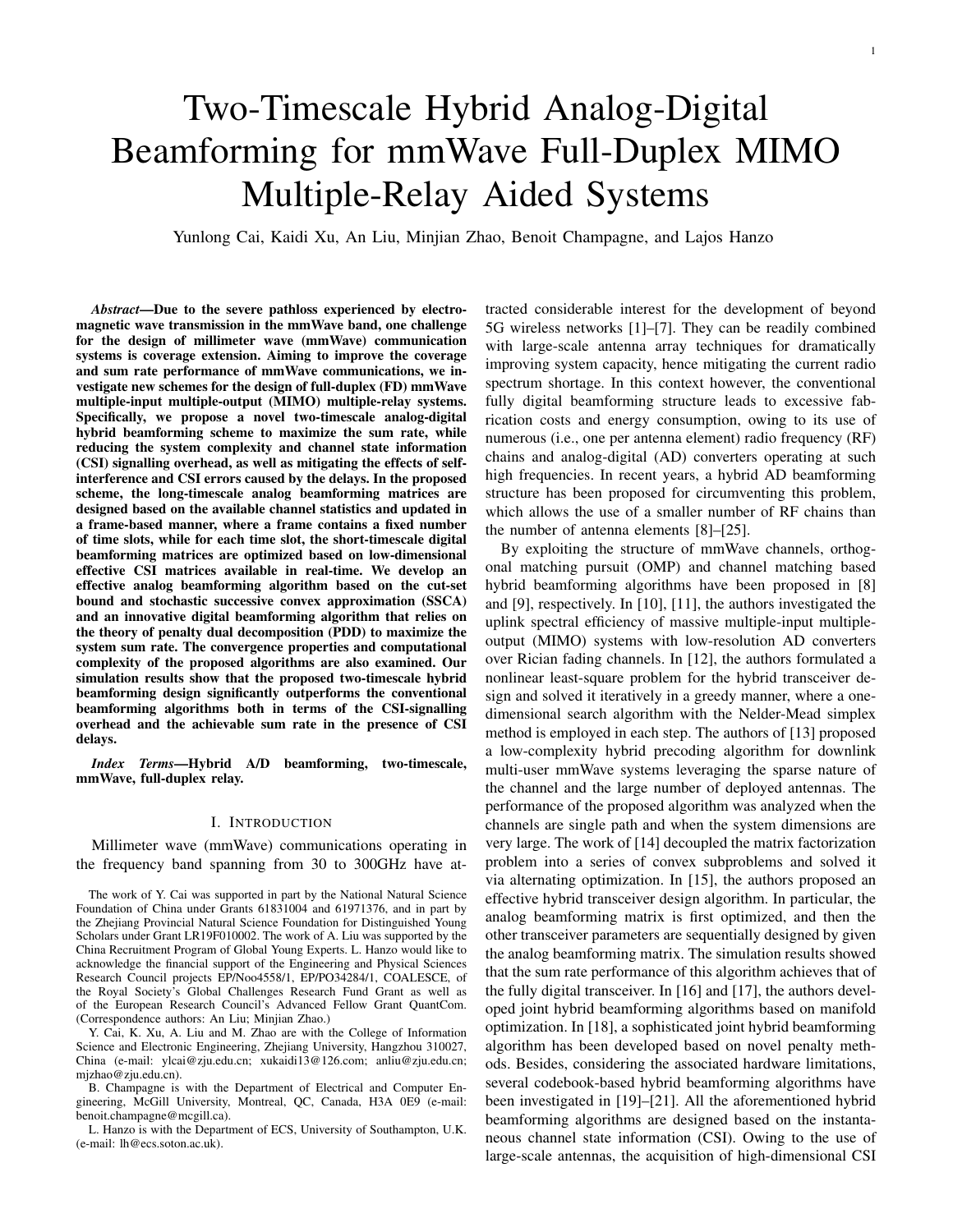matrices results in transmitting a large number of signalling bits, which can cause serious transmission delay. In [22]–[25], a series of two-timescale hybrid beamforming algorithms have been proposed, where the long-timescale analog beamforming matrices are designed based on the channel statistics and the short-timescale digital beamforming matrices are optimized by using the low-dimensional real-time effective CSI matrices. These algorithms can reduce the overhead needed for the exchange of CSI and thus increase the robustness against the CSI errors caused by the transmission delays.

Due to the severe pathloss experienced by electromagnetic wave transmission in the mmWave band, one challenge for the design of mmWave communication systems is coverage extension. Relaying techniques can be employed to avoid line-of-sight (LOS) blockage and extend the coverage area. In [26], [27], the authors proposed the OMP and channel matching based hybrid beamforming algorithms for relayaided mmWave systems. The achievable rate of a multipair massive MIMO relaying system with low-resolution AD converters at the relay has been analyzed in [28]. The authors of [29] proposed joint hybrid beamforming design algorithms for the sub-connected and full-connected structures in relay-aided mmWave systems. However, those techniques are developed for relays operating in half-duplex (HD) mode, for which system capacity is decreased dramatically due to the twohop transmission. Full duplex (FD) relaying techniques, which support simultaneous transmission and reception at the relay station (RS), have therefore received great attention as a means to boost capacity in fully digital systems [30]–[34]. Recently, the authors of [35] proposed a joint AD hybrid beamforming algorithm to handle the residual self-interference (SI) at the RS and maximize the sum rate in a single FD MIMO relay mmWave system. However, this approach requires a large amount of CSI overhead and its performance may degrade greatly due to CSI errors caused by transmission delays. In spite of these recent advances, to the best of our knowledge, the advanced AD hybrid beamforming techniques have not been well investigated in FD multiple-relay systems.

In this work, aiming to improve the coverage and sum rate performance of mmWave communications while reducing implementation overhead and mitigating the effects of FD interference and CSI delay, we investigate new schemes for the design of FD mmWave MIMO multiple-relay systems. Especially, we develop an efficient algorithm based on two timescales for the design of the AD hybrid beamforming matrices employed in these systems. In our approach, the time axis is partitioned into a sequence of superframes defining the long timescale — during which the channel statistics are assumed to remain nearly constant [22]–[24]. Each superframe is in turn partitioned into a sequence of time slots — defining the short timescale — during which the instantaneous CSI remains nearly constant. Within each superframe, the long-timescale analog beamforming matrices are designed based on the available CSI statistics and updated in a frame-based manner, where a frame contains a fixed number of time slots, while for each time slot, the shorttimescale digital beamforming matrices are optimized based on low-dimensional effective CSI matrices available in realtime.

To design the analog beamforming matrices, we exploit the concept of a cut-set bound to formulate a weighted ergodic sum rate maximization problem and propose a novel algorithm based on stochastic successive convex approximation (SSCA) to solve it. Subsequently, we derive a tight upper bound for the inter-relay interference (IRI) and formulate an optimization problem for the digital beamforming matrices, whereby a lower bound of the weighted instantaneous sum rate is maximized subject to total transmit power constraints at the BS and RS. To solve this highly coupled problem, we conceive an innovative algorithm based on the theory of penalty dual decomposition (PDD). The convergence behaviour and computational complexity of these new algorithms are also examined. Our simulation results show that in the presence of CSI delay, the proposed two-timescale hybrid beamforming design significantly outperforms the conventional beamforming designs in terms of overhead and sum rate performance.

Within this framework, the main original contributions are summarized as follows:

- 1) System model: We investigate an FD MIMO multiplerelay system, with the aim to extend the coverage and improve the sum rate performance of mmWave communications, and propose a novel two-timescale hybrid beamforming design scheme which can significantly reduce implementation overhead as well as the harmful effects of CSI delays. The existing two-timescale hybrid precoding algorithms were mainly developed for multiuser massive MIMO systems rather than mmWave MIMO relay systems.
- 2) Problem formulation: We face a challenge to model the IRI in the investigated system. We derive a tight upper bound of the IRI term and formulate two problems for designing the long-timescale and short-timescale beamforming matrices, respectively. Specifically, we formulate a weighted ergodic sum rate maximization problem based on the cut-set bound for the design of the longtimescale analog beamformers, where the maximum ergodic capacity of the feeder link and the upper bound of the ergodic rate of user *m* in the access link are obtained. Subsequently, a weighted instantaneous sum rate maximization optimization problem is formulated for the digital beamforming matrices.
- 3) Long-timescale beamforming design: Different from the conventional algorithms which are obtained directly by solving a two-timescale problem based on the existing stochastic optimization framework, in this work we develop an effective long-timescale beamforming design algorithm by fully exploiting the special structure of the problem. The long-timescale beamforming design problem can be equivalently decomposed into the feeder link and access link problems. Moreover, the access link problem is effectively transformed into a number of independent unconstrained subproblems. Finally, these subproblems and the feeder link problem are solved based on the SSCA-based long-timescale analog beamforming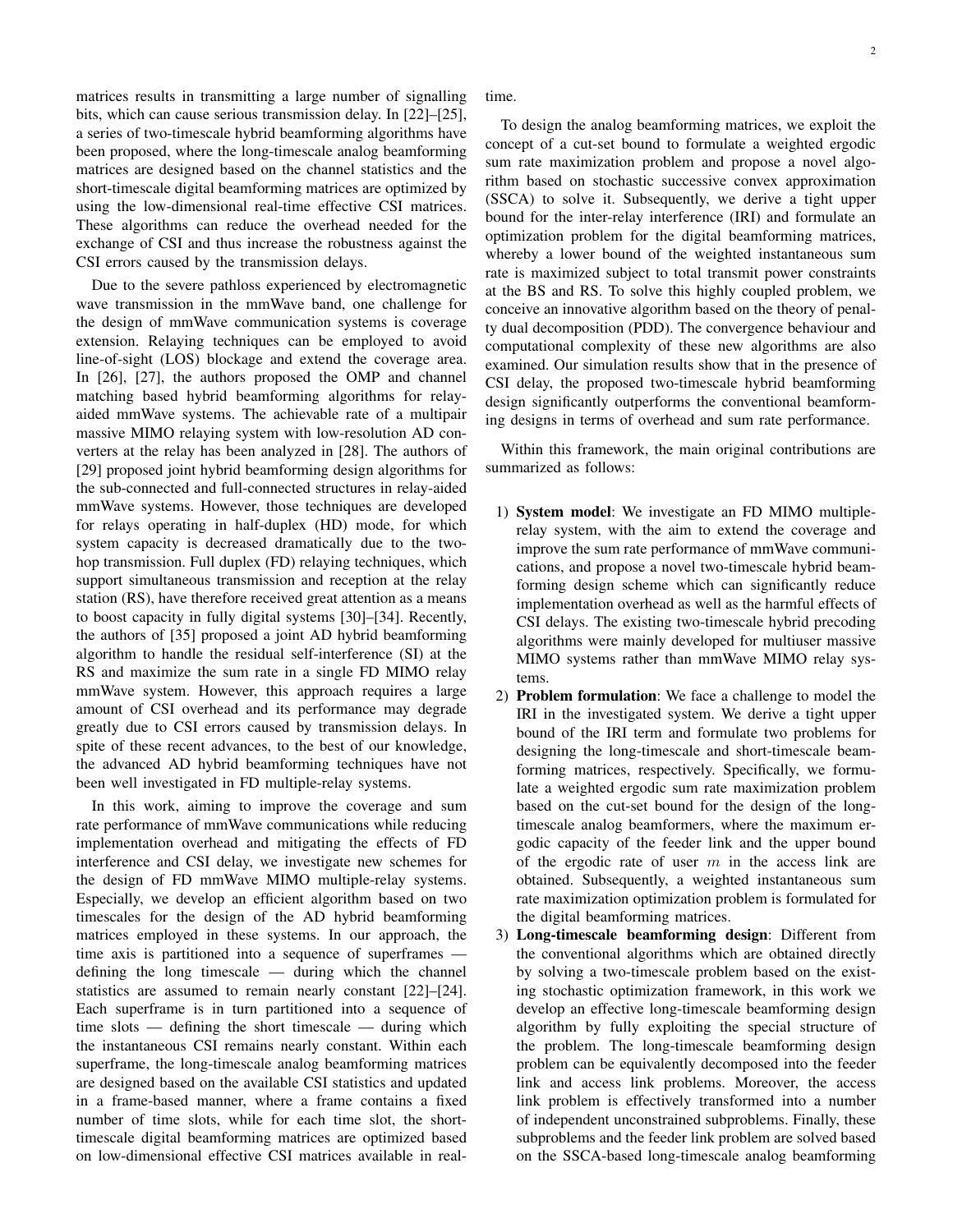algorithm that relies on the CSI statistics<sup>1</sup>

- 4) Short-timescale beamforming design: The formulated optimization problem of short-timescale beamforming matrices is hard to tackle due to the highly coupled transmit power constraints. The existing deterministic optimization algorithms cannot solve it effectively. In this work, we propose an innovative digital beamforming algorithm that relies on the theory of penalty dual decomposition (PDD) to maximize the system sum rate.
- 5) Optimality and simulations: We analyze the computational complexity of the proposed algorithms and show that under mild conditions, they converge to the Karush-Kuhn-Tucker (KKT) solutions of the original long-timescale and short-timescale beamforming design problems, respectively. The simulation results demonstrate the advantages of the proposed two-timescale hybrid beamforming design.

This paper is structured as follows. Section II and III describe the system model and formulate the optimization problems of interest, respectively. In Section IV, we develop the SSCA-based long-timescale analog beamforming algorithm and discuss its optimality and complexity. The shorttimescale digital beamforming algorithm based on PDD is developed and studied in Section V. The simulation results are presented in Section VI and conclusions are drawn in Section VII.

*Notations:* Scalars, vectors and matrices are respectively denoted by lower case, boldface lower case and boldface upper case letters. **I** represents an identity matrix and **0** denotes an all-zero matrix. For a matrix  $\mathbf{A}$ ,  $\mathbf{A}^T$ ,  $\mathbf{A}^*$ ,  $\mathbf{A}^H$ and *∥***A***∥* denote its transpose, conjugate, conjugate transpose and Frobenius norm, respectively. For a square matrix **A**, Tr(**A**) denotes its trace,  $A \ge 0$  ( $A \le 0$ ) means that **A** is positive (negative) semidefinite.  $[A]_{a:b,c:d}$  represents a submatrix of **A**. For a vector **a**, *∥***a***∥* represents its Euclidean norm. E*{.}* denotes the statistical expectation. *ℜ{.}* (*ℑ{.}*) denotes the real (imaginary) part of a variable. The operator  $vec(\cdot)$  stacks the elements of a matrix in one long column vector.  $|\cdot|$  denotes the absolute value of a complex scalar. The operator  $\angle$  takes the phase angles of the elements in a matrix.  $\mathbb{C}^{m \times n}$  ( $\mathbb{R}^{m \times n}$ ) denotes the space of  $m \times n$  complex (real) matrices. The symbol *⊗* denotes the Kronecker product of two vectors/matrices. The projection of a point **X** onto a set  $\Omega$  is denoted by  $\mathbb{P}_{\Omega} {\mathbf{X}} \triangleq \min_{\mathbf{Y} \in \Omega} {\mathbf{X}} - {\mathbf{Y}}$ *|L*. If  $\Omega$  is a sphere of radius *r* centered at the origin, i.e.,  $\Omega = {\mathbf{X}} ||\mathbf{X}|| \le r$ , then  $\mathbb{P}_{\Omega} \{ \mathbf{X} \}$  is equal to  $r \frac{\mathbf{X}}{\|\mathbf{X}\| + \max(0, r - \| \mathbf{X} \|)}$ .

<sup>1</sup>In this work, channel statistics refers to the moments or distribution of the channel fading realizations. The proposed SSCA-based analog beamforming design algorithm only needs to obtain one (possibly outdated) channel sample at each frame, and the analog beamforming matrices are updated directly based on the observed channel samples. By observing one channel sample at each time, the proposed SSCA-based design algorithm can automatically learn the channel statistics (in an implicit way) and converge to a stationary point of the considered stochastic optimization problem for the design. Note that the possibly outdated channel sample required by the proposed SSCA-based design algorithm is very different from the real-time full CSI required by the fast-timescale hybrid beamforming.

## II. SYSTEM MODEL

We consider a multiuser FD mmWave MIMO multiple-relay system, as shown in Fig. 1, which consists of one BS, *K* RSs operating in FD mode and *M* users. The BS is equipped with  $N_s$  transmit antennas and  $R_1$  ( $R_1 \leq N_s$ ) RF chains. The *k*th RS,  $k \in \mathcal{K} \triangleq \{1, \ldots, K\}$ , is equipped with  $N_{r,k}$  receive and  $N_{r,k}$  transmit antennas, as well as  $R_{2,k}$  ( $R_{2,k} \leq N_{r,k}$ ) RF chains for the receive and transmit processing, respectively. Each user is equipped with a single receive antenna (and RF chain). We assume that  $M \leq \min\{R_1, R_{2,k}\}\$  so as to provide sufficient degrees of freedom for signal detection. Moreover, we assume that there is no direct link between the BS and the users due to physical obstacles or severe attenuation.

Let  $\mathbf{b}^{\tau} = [b_1^{\tau}, \dots, b_M^{\tau}]^T$  represent the  $M \times 1$  transmit symbol vector at time instant  $\tau \in \{0, 1, 2, \ldots\}$ , whose elements are modeled as independent random variables (over time and user indices) with zero mean and unit variance, i.e.,  $\mathbb{E}\{|b_m^{\tau}|^2\} = 1$ , where  $m \in \mathcal{M} \triangleq \{1, \ldots, M\}$ . The transmit signal vector at the BS can be expressed as

$$
\mathbf{x}_B^\tau = \mathbf{U} \mathbf{P} \mathbf{b}^\tau,\tag{1}
$$

where  $P = [\mathbf{p}_1, \dots, \mathbf{p}_M] \in \mathbb{C}^{R_1 \times M}$  denotes the BS digital beamforming matrix, and  $\mathbf{U} \in \mathbb{C}^{N_s \times R_1}$  denotes the BS analog transmit beamforming matrix, whose elements obey the unit modulus constraint, i.e.,  $|\mathbf{U}(l,n)| = 1, \forall l, n$ . The transmit power of the BS can be expressed as

$$
P_B \triangleq \mathbb{E}\{\text{Tr}(\mathbf{x}_B^{\tau}\mathbf{x}_B^{\tau H})\} = \|\mathbf{U}\mathbf{P}\|^2. \tag{2}
$$

The signal received through the feeder link at RS  $k \in \mathcal{K}$  can be written as

$$
\mathbf{y}_{R,k}^{\tau} = \mathbf{H}_k \mathbf{U} \mathbf{P} \mathbf{b}^{\tau} + \mathbf{i}_k^{\tau} + \mathbf{n}_{R,k}^{\tau}, \tag{3}
$$

where  $\mathbf{H}_k \in \mathbb{C}^{N_{r,k} \times N_s}$  denotes the channel matrix between the BS and RS  $k$ ,  $\mathbf{i}_k^{\tau}$  denotes the IRI at RS  $k$  and time  $t$ resulting from the simultaneous transmission of the previous symbol at the other  $K - 1$  RS in FD mode <sup>2</sup>, and  $\mathbf{n}_{R,k}^{\tau} \in$  $\mathbb{C}^{N_{r,k}\times 1}$  represents an additive noise vector at RS *k*. The noise is assumed to be complex circular Gaussian, spatially white, independent over time, with zero-mean and covariance matrix  $\mathbb{E}\{\mathbf{n}_{R,k}^{\tau}\mathbf{n}_{R,k}^{\tau H}\} = \sigma_{r,k}^2 \mathbf{I}$ , where  $\sigma_{r,k}^2$  denotes the noise variance.

The received vector  $y_{R,k}^{\tau}$  at RS *k* is operated successively by the receive analog beamforming matrix  $\mathbf{F}_k \in \mathbb{C}^{R_{2,k} \times N_{r,k}}$ with element constraints  $|\mathbf{F}_k(l,n)| = 1, \forall l, n$ , the baseband AF digital beamforming matrix  $\mathbf{W}_k \in \mathbb{C}^{R_{2,k} \times R_{2,k}}$  and the transmit analog beamforming matrix  $\mathbf{T}_k \in \mathbb{C}^{N_{r,k} \times R_{2,k}}$  with element constraints  $|\mathbf{T}_k(l,n)| = 1, \forall l, n$ . Hence, the transmit signal at RS *k* and time *τ* can be expressed as

$$
\mathbf{x}_{R,k}^{\tau} = \mathbf{T}_k \mathbf{W}_k \mathbf{F}_k (\mathbf{H}_k \mathbf{U} \mathbf{P} \mathbf{b}^{\tau} + \mathbf{i}_k^{\tau} + \mathbf{n}_{R,k}^{\tau}).
$$
 (4)

In the sequel, it is convenient to express the IRI as

$$
\mathbf{i}_k^{\tau} = \sum_{j \neq k}^{K} \bar{\mathbf{H}}_{k,j} \mathbf{x}_{R,j}^{\tau-1},\tag{5}
$$

 $2$ Since the relay self-loop CSI can be easily estimated at the RS, the self-interference (SI) can be eliminated by applying existing cancellation techniques as in [31], [36]–[38]. Hence, in this work, we focus our attention on the IRI and its effective mitigation.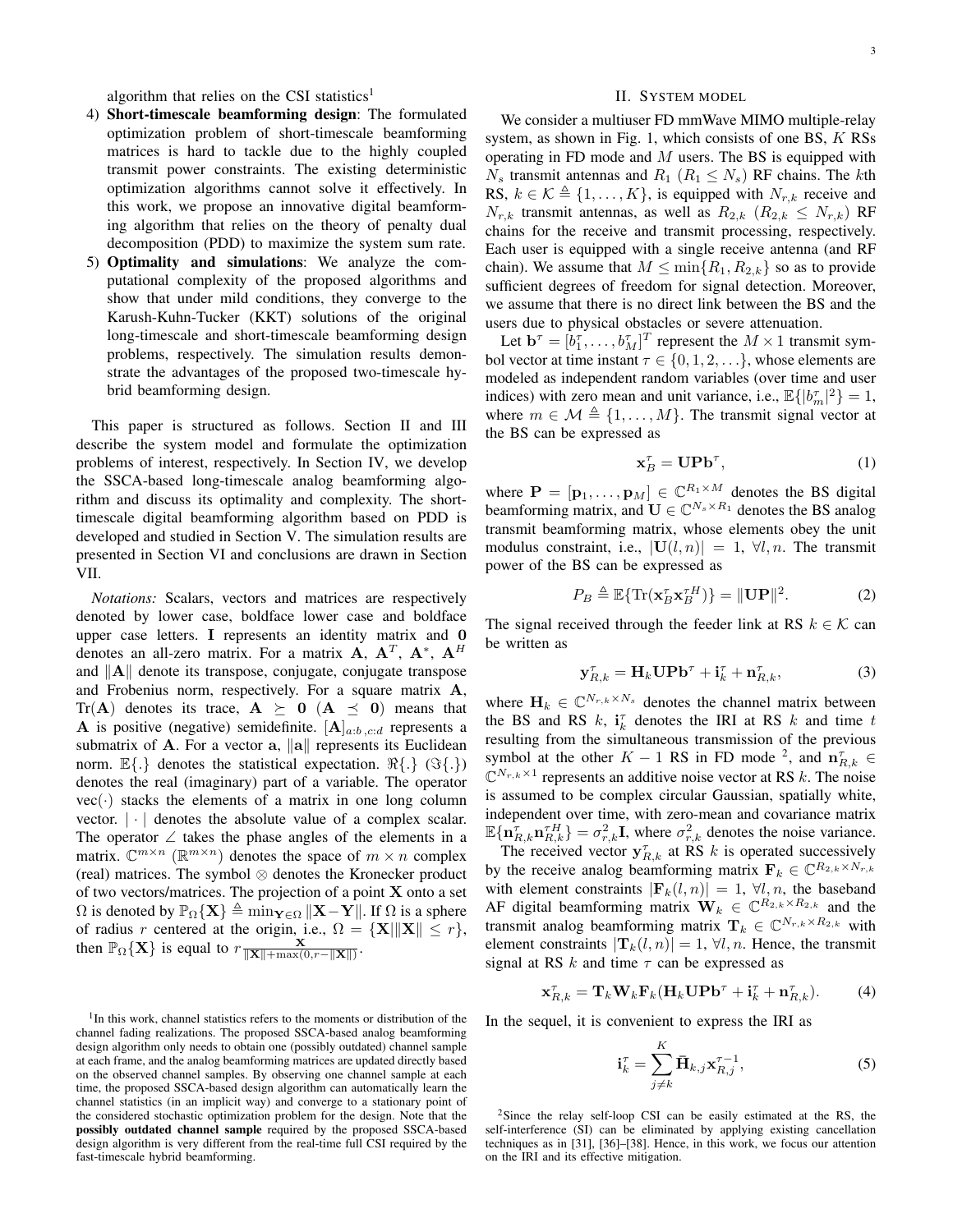

Fig. 1: Full-duplex mmWave MIMO multiple-relay system.

where  $\bar{\mathbf{H}}_{k,j} \in \mathbb{C}^{N_{r,k} \times N_{r,j}}$  denotes the inter-relay channel matrix between RS *j* and RS *k*. Moreover, the transmit power at RS *k* can be expressed as

$$
P_{R,k} \triangleq \mathbb{E}\{\|\mathbf{x}_{R,k}^{\tau}\|^2\}, \ \forall k, \tau.
$$
 (6)

By introducing  $P_1$  and  $P_{2,k}$  as the transmit power budget of the BS and RS *k*, respectively, we have the following power constraints:

$$
\|\mathbf{UP}\|^2 \le P_1 \tag{7}
$$

and

$$
\mathbb{E}\{\|\mathbf{x}_{R,k}^{\tau}\|^2\} \le P_{2,k}, \forall k, \tau.
$$
 (8)

The signal received through the access link at user *m* and time instant *τ* can be written as

$$
y_m^{\tau} = \sum_{k=1}^{K} \mathbf{g}_{m,k}^H \mathbf{T}_k \mathbf{W}_k \mathbf{F}_k (\mathbf{H}_k \mathbf{U} \mathbf{P} \mathbf{b}^{\tau} + \mathbf{n}_{R,k}^{\tau}) + s_m^{\tau} + n_m^{\tau}, (9)
$$

where  $s_m^{\tau} \triangleq \sum_{k=1}^K \sum_{j \neq k}^K \mathbf{g}_{m,k}^H \mathbf{T}_k \mathbf{W}_k \mathbf{F}_k \bar{\mathbf{H}}_{k,j} \mathbf{x}_{R,j}^{\tau-1}$  denotes the contributing effect of the IRI at user  $m$  and time  $\tau$ ,  $\mathbf{g}_{m,k} \in \mathbb{C}^{N_{r,k} \times 1}$  represents the Hermitian transpose of the channel vector between RS *k* and user *m*, and  $n_m^{\tau}$  is the complex circular Gaussian receiver noise at user *m*, which is assumed to be Gaussian, spatially white, independent over time, with zero-mean and variance  $\mathbb{E}\{|n_m^{\tau}|^2\} = \sigma_m^2$ . The transmitted symbols and the noise elements are mutually independent.

#### III. PROBLEM FORMULATION

In a typical mobile radio environment, the various channel matrices appearing in the system model of Section II will exhibit a random behavior and change more or less rapidly over time. The joint design of analog and digital beamforming matrices for each channel instance is not realistic for implementation since as it requires repeated application of a search-based algorithm with extremely high computational complexity. Moreover, this approach entails a huge amount of overhead in the estimation and exchange of real-time CSI

information <sup>3</sup>, and is likely to be very sensitive to CSI delays. Therefore, to circumvent these difficulties, we hereby propose a practical two-timescale hybrid beamforming scheme that takes into account changes in both the instantaneous CSI and their local statistics. As illustrated in Fig. 2, the time domain can be divided into a number of superframes of duration  $U_L$ , each of which consists of  $T$  frames which are made up of  $T_f$ time slots of duration *US*. Based on this partitioning, let us define the following concepts of timescales:

- *•* Long-timescale: The channel statistics are assumed constant over intervals of duration *UL*.
- *•* Short-timescale: The channel gains are assumed constant over intervals of duration *US*.

In practice, the values of  $U<sub>S</sub>$  and  $U<sub>L</sub>$  can be easily determined given the coherence times of the complex channel gains and their short-time statistics, respectively. In our proposed approach, to reduce CSI overhead, we only make use of the complete estimated CSI at the end of each frame, while we employ a so-called *effective* CSI with reduce dimensionality within each time slot. The short-timescale digital beamforming matrices are optimized in each time slot by using the effective real-time channel matrices with reduced dimension, and the long-timescale analog beamforming matrices are updated at the end of each frame based on (possibly outdated) estimated CSI. In the following, we formulate the optimization problems for the analog and digital beamforming design, respectively.

## *A. Analog beamforming*

Note that the long-timescale analog beamforming matrices should be optimized based on the CSI statistics over the superframe, and we cannot directly optimize them by maximizing the weighted ergodic sum rate that relies on the optimal digital beamforming matrices for all channel realizations. To overcome this difficulty, we propose to optimize the analog beamforming matrices by maximizing a cut-set bound of the weighted ergodic sum rate, that does not depend on the digital beamforming matrices. In the following, we first derive the

<sup>&</sup>lt;sup>3</sup>In this case, the MIMO channel matrices,  ${\{\mathbf{H}_k\}}$ ,  ${\{\mathbf{\bar{H}}_{k,j}\}}$  and  ${\{\mathbf{g}_{m,k}\}}$ , *∀k, j, m*, have to be estimated and exchanged between system nodes for each time slot. When the numbers of antennas, i.e.,  $N_s$  and  $N_{r,k}$ , become large, the system overhead will therefore dramatically increase.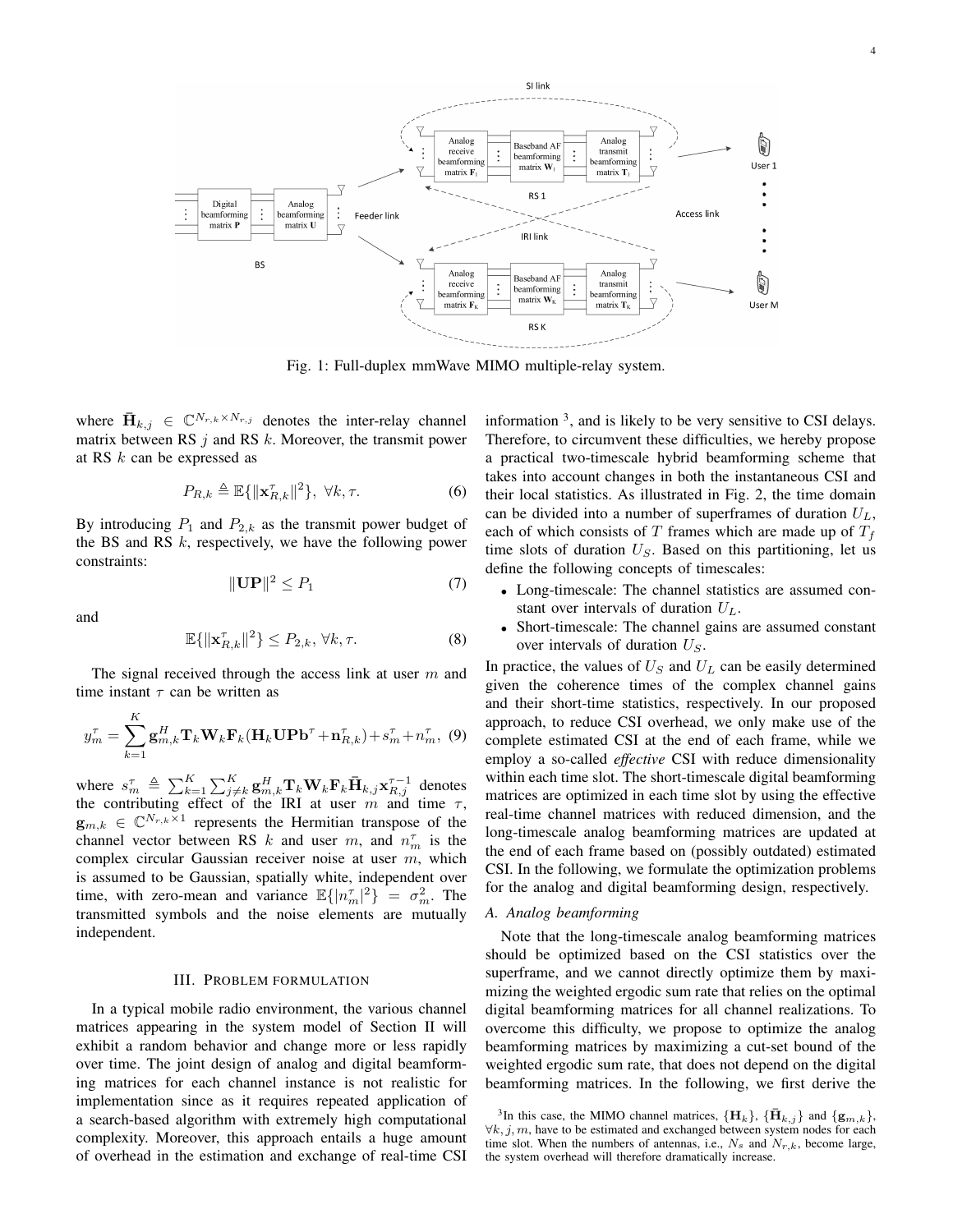

Fig. 2: Decomposition of the time axis into two timescales.

 $(0)$ 

ergodic capacity expressions of the feeder and access links, respectively. Then, we formulate the optimization problem for the design of the analog beamforming matrices.

The feeder link can be seen as a virtual point-to-point MIMO channel with extra interference caused by the relay FD operation. Let us first derive an upper bound on the correlation matrix of the IRI at the relays after processing by their relay analog receive beamforming matrices,

$$
\mathbb{E}\{\mathbf{F}_{k}\mathbf{i}_{k}^{\top H}\mathbf{F}_{k}^{H}\}\leq \mathbb{E}\{\text{Tr}(\mathbf{F}_{k}\mathbf{i}_{k}^{\top H}\mathbf{F}_{k}^{H})\}\mathbf{I}
$$
\n
$$
=\mathbb{E}\{\|\mathbf{F}_{k}\sum_{j\neq k}^{K}(\bar{\mathbf{H}}_{k,j}\mathbf{x}_{R,j}^{\tau-1})\|^{2}\}\mathbf{I}
$$
\n
$$
\leq \mathbb{E}\{(\sum_{j\neq k}^{K}\|\mathbf{F}_{k}\bar{\mathbf{H}}_{k,j}\mathbf{x}_{R,j}^{\tau-1}\|)^{2}\}\mathbf{I}
$$
\n
$$
\leq \mathbb{E}\{(\sum_{j\neq k}^{K}\|\mathbf{F}_{k}\bar{\mathbf{H}}_{k,j}\|\|\mathbf{x}_{R,j}^{\tau-1}\|)^{2}\}\mathbf{I}
$$
\n
$$
\leq (\sum_{j\neq k}^{K}\|\mathbf{F}_{k}\bar{\mathbf{H}}_{k,j}\|\|\mathbf{x}_{R,j}^{\tau-1}\|)^{2}\})\mathbf{I}
$$
\n
$$
\leq (K-1)\sum_{j\neq k}^{K}\|\mathbf{F}_{k}\bar{\mathbf{H}}_{k,j}\|^{2}\mathbb{E}\{\|\mathbf{x}_{R,j}^{\tau-1}\|^{2}\}\mathbf{I}
$$
\n
$$
=(K-1)\sum_{j\neq k}^{K}P_{2,j}\|\mathbf{F}_{k}\bar{\mathbf{H}}_{k,j}\|^{2}\mathbf{I}.
$$
\n(10)

Then, the corresponding lower bound of the ergodic capacity in the feeder link can be expressed as (11), where we have  $\mathbf{F} \triangleq$ diag  $\{ \mathbf{F}_1, \mathbf{F}_2, ..., \mathbf{F}_K \}, \ \mathbf{H} \triangleq [\mathbf{H}_1^T, \mathbf{H}_2^T, ..., \mathbf{H}_K^T]^T, \ \bar{P}_1 \triangleq \frac{\bar{P}_1}{K-1},$ and  $\bar{\sigma} \triangleq \frac{\sigma}{\sqrt{K-1}}$ . The diagonal matrix  $\Upsilon \in \mathbb{C}^{\sum_k R_{2,k} \times \sum_k R_{2,k}}$ is given by (12), where  $\mathbf{1}_{R_{2,k}} \in \mathbb{R}^{R_{2,k} \times 1}$  is an all ones vector. Furthermore, by defining the equivalent channel vector  $\tilde{\mathbf{h}}_m \triangleq [\mathbf{g}_{m,1}^H \mathbf{T}_1, \mathbf{g}_{m,2}^H \mathbf{T}_2 \dots \mathbf{g}_{m,K}^H \mathbf{T}_K]^H$ , based on the uplinkdownlink duality [39], [40], we can express each user's ergodic capacity in the access link as (13), where  $\mathbf{T} \triangleq$ 

Hence, by introducing an auxiliary variable *r<sup>m</sup>* as the endto-end ergodic rate of user  $m \in \mathcal{M}$ , we can formulate the following weighted ergodic sum rate maximization problem based on the cut-set bound for the design of the long-timescale

 $diag \{ {\bf T}_1, {\bf T}_2, ..., {\bf T}_K \}.$ 

analog beamformers,

$$
\max_{\{\boldsymbol{\theta}_{T_k}, \boldsymbol{\theta}_{F_k}\}, \boldsymbol{\theta}_U, \{r_m\}} \qquad \sum_{m=1}^M \alpha_m r_m \tag{14a}
$$

$$
\text{s.t.} \qquad \sum_{m=1}^{N} r_m \leq \bar{C}_0(\boldsymbol{\theta}_U, \{\boldsymbol{\theta}_{F_k}\}) \qquad (14b)
$$

$$
0 \le r_m \le \bar{C}_m(\{\boldsymbol{\theta}_{T_k}\}), \forall m, \quad (14c)
$$

where we define  $\theta_U = \angle \mathbf{U}, \ \theta_{F_k} = \angle \mathbf{F}_k$  and  $\theta_{T_k} = \angle \mathbf{T}_k$ , in consideration of the constant modulus structure of analog beamforming matrices. Constraint (14b) reflects the fact that the ergodic sum rate must not exceed the ergodic capacity of the feeder link, while constraint (14c) represents the upper bound of the ergodic rate of each user in the access link. The positive weights  $\alpha_m$  in (14a) are chosen based on the desired user priority; without loss of generality, we assume  $\alpha_1 \geq \alpha_2 \geq \ldots \geq \alpha_M$ .

## *B. Digital beamforming*

For given long-timescale analog beamforming matrices, we aim to maximize the weighted instantaneous sum rate by optimizing the digital beamforming matrices under the transmit power constraints. Note that it is difficult to obtain a closed-form expression for the sum rate due to the indirect effect of IRI at the user end, as given by the term

$$
\mathbb{E}\{|s_m^{\tau}|^2\} = \mathbb{E}\{|\sum_{k=1}^K \sum_{j\neq k}^K \mathbf{g}_{m,k}^H \mathbf{T}_k \mathbf{W}_k \mathbf{F}_k \bar{\mathbf{H}}_{k,j} \mathbf{x}_{R,j}^{\tau-1}|^2\}, \forall m.
$$
\n(15)

Therefore, we instead derive and employ a tight lower bound of the sum rate. Expanding the quadratic term in (15) and using basic inequalities for the magnitudes of complex numbers, we have (16). Applying expectation to (16) and using (8), the upper bound shown in (17) for the IRI term (15) is obtained. In turn, making use of (17), we have the inequality shown in (18) for the signal-to-interference-plus-noise ratio (SINR) at user *m*. Therefore, the lower bound of the instantaneous sum rate can be expressed as

$$
R = \sum_{m=1}^{M} \alpha_m \log(1 + \tilde{\eta}_m). \tag{19}
$$

Next, let us consider the power constraint at the RS. By substituting the expression of  $x_{R,k}^{\tau}$  (as defined in (4)) into (6),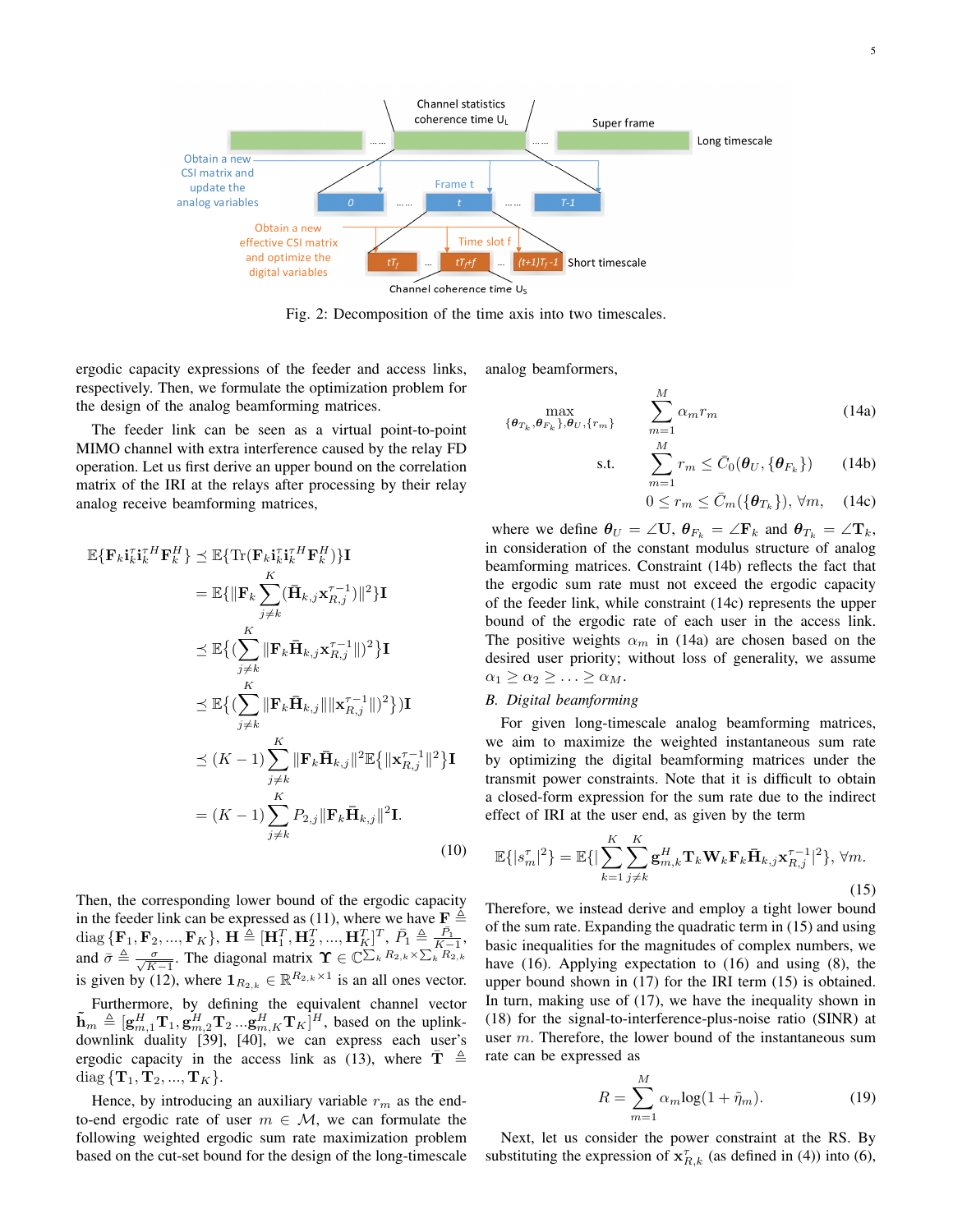$$
\bar{C}_0 \triangleq \mathbb{E}\{C_0\} \triangleq \mathbb{E}\{\log \det[\mathbf{I} + \frac{\bar{P}_1}{R_1 N_s} \mathbf{FHUU}^H \mathbf{H}^H \mathbf{F}^H (\bar{\sigma}^2 \mathbf{F} \mathbf{F}^H + \mathbf{\Upsilon})^{-1}]\}.
$$
\n(11)

$$
\mathbf{\Upsilon} \triangleq \text{diag}\left\{ \left[ \sum_{j\neq 1} P_{2,j} \text{Tr}(\mathbf{F}_1 \bar{\mathbf{H}}_{1j} \bar{\mathbf{H}}_{1j}^H \mathbf{F}_1^H) \mathbf{1}_{R_{2,1}}^T, \dots, \sum_{j\neq K} P_{2,j} \text{Tr}(\mathbf{F}_K \bar{\mathbf{H}}_{Kj} \bar{\mathbf{H}}_{Kj}^H \mathbf{F}_K^H) \mathbf{1}_{R_{2,K}}^T \right] \right\}.
$$
 (12)

$$
\bar{C}_m \triangleq \mathbb{E}\{C_m\} \triangleq \mathbb{E}\bigg\{\log \det\big(\mathbf{I} + \frac{KP_r}{M}\tilde{\mathbf{h}}_m\tilde{\mathbf{h}}_m^H(\sigma_m^2\bar{\mathbf{T}}^H\bar{\mathbf{T}} + \frac{KP_r\sum_{j\neq m}^M\tilde{\mathbf{h}}_j\tilde{\mathbf{h}}_j^H}{M})^{-1}\big)\bigg\}, \forall m. \tag{13}
$$

$$
|s_{m}^{\tau}|^{2} = |\sum_{k=1}^{K} \sum_{j \neq k}^{K} \mathbf{g}_{m,k}^{H} \mathbf{T}_{k} \mathbf{W}_{k} \mathbf{F}_{k} \bar{\mathbf{H}}_{k,j} \mathbf{x}_{R,j}^{\tau-1}|^{2} \n\leq \sum_{k=1}^{K} \sum_{j \neq k}^{K} \sum_{k'=1}^{K} \sum_{j' \neq k'}^{K} ||\mathbf{x}_{R,j}^{\tau-1}|| ||\mathbf{g}_{m,k}^{H} \mathbf{T}_{k} \mathbf{W}_{k} \mathbf{F}_{k} \bar{\mathbf{H}}_{k,j}|| ||\mathbf{x}_{R,j'}^{\tau-1}|| ||\mathbf{g}_{m,k'}^{H} \mathbf{T}_{k'} \mathbf{W}_{k'} \mathbf{F}_{k'} \bar{\mathbf{H}}_{k',j'}|| \n\leq \frac{1}{2} \sum_{k=1}^{K} \sum_{j \neq k}^{K} \sum_{k'=1}^{K} \sum_{j' \neq k'}^{K} \left( \sqrt{\frac{P_{2,j'}}{P_{2,j}} ||\mathbf{x}_{R,j}^{\tau-1}||^{2} + \sqrt{\frac{P_{2,j}}{P_{2,j'}} ||\mathbf{x}_{R,j'}^{\tau-1}||^{2}} \right) ||\mathbf{g}_{m,k}^{H} \mathbf{T}_{k} \mathbf{W}_{k} \mathbf{F}_{k} \bar{\mathbf{H}}_{k,j}|| ||\mathbf{g}_{m,k'}^{H} \mathbf{T}_{k'} \mathbf{W}_{k'} \mathbf{F}_{k'} \bar{\mathbf{H}}_{k',j'}||.
$$
\n(16)

we obtain

$$
\mathbb{E}\{\|\mathbf{x}_{R,k}^{\tau}\|^{2}\} = \|\mathbf{T}_{k}\mathbf{W}_{k}\mathbf{F}_{k}\mathbf{H}_{k}\mathbf{U}\mathbf{P}\|^{2} + \mathbb{E}\{\|\mathbf{T}_{k}\mathbf{W}_{k}\mathbf{F}_{k}\sum_{j\neq k}^{K}\bar{\mathbf{H}}_{k,j}\mathbf{x}_{R,j}^{\tau-1}\|^{2}\} \qquad (20) + \sigma_{r,k}^{2}\|\mathbf{T}_{k}\mathbf{W}_{k}\mathbf{F}_{k}\|^{2}, \forall k, \tau.
$$

We further can derive a closed-form upper bound expression of the second term in (20). Specifically, following the same approach as in (16) and (17) yields

$$
\mathbb{E}\{\|\mathbf{T}_{k}\mathbf{W}_{k}\mathbf{F}_{k}\sum_{j\neq k}^{K}\mathbf{\bar{H}}_{k,j}\mathbf{x}_{R,j}^{\tau-1}\|^{2}\}\n\leq (\sum_{j\neq k}^{K}\sqrt{P_{2,j}}\|\mathbf{T}_{k}\mathbf{W}_{k}\mathbf{F}_{k}\mathbf{\bar{H}}_{k,j}\|)^{2}.
$$
\n(21)

Hence, the power constraint at the RS can be written as

$$
\|\mathbf{T}_{k}\mathbf{W}_{k}\mathbf{F}_{k}\mathbf{H}_{k}\mathbf{U}\mathbf{P}\|^{2} + (\sum_{j\neq k}^{K} \sqrt{P_{2,j}} \|\mathbf{T}_{k}\mathbf{W}_{k}\mathbf{F}_{k}\bar{\mathbf{H}}_{k,j}\|)^{2} + \sigma_{r,k}^{2} \|\mathbf{T}_{k}\mathbf{W}_{k}\mathbf{F}_{k}\|^{2} \leq P_{2,k}, \forall k.
$$
\n(22)

We optimize the digital beamforming matrices **P** and **W***<sup>k</sup>* to maximize the lower bound of the instantaneous sum rate, i.e., (19), subject to the transmit power constraints. The design problem can be formulated as

$$
\max_{\mathbf{P}, \mathbf{W}_k} \quad \sum_{m=1}^M \alpha_m \log(1 + \tilde{\eta}_m) \tag{23a}
$$

s.t. 
$$
(7), (22),
$$
  $(23b)$ 

where constraints in (23b) reflect the transmit power constraints of the BS and RS.

## IV. PROPOSED LONG-TIMESCALE ANALOG BEAMFORMING DESIGN

In this section, we introduce the proposed long-timescale analog beamforming algorithm based on the CSI statistics. Solving the analog optimization problem (14) poses several challenges. First, the ergodic capacities (11) and (13) are neither convex nor concave, and do not admit closed-form expressions. Moreover, the presence of stochastic nonconvex constraints further complicates the problem. In the following, we first decompose problem (14) into two simpler subproblems and then propose efficient stochastic optimization algorithms to find the associated KKT points based on SSCA.

## *A. Problem decomposition*

Referring to problem (14), we can see that the search variables  $\hat{\theta}_U$  and  $\{\hat{\theta}_{F_k}\}$  only appear in  $\bar{C}_0$ , while  $\{\hat{\theta}_{T_k}\}$ only appear in  $\bar{C}_m$ ,  $\forall m \in \mathcal{M}$ . Hence, this problem can be equivalently expressed in the form of two subproblems, as follows:

*•* The feeder link subproblem:

$$
\max_{\boldsymbol{\theta}_U,\{\boldsymbol{\theta}_{F_k}\}} \qquad \bar{C}_0(\boldsymbol{\theta}_U,\{\boldsymbol{\theta}_{F_k}\}). \tag{24}
$$

*•* The access link subproblem:

$$
\max_{\{\boldsymbol{\theta}_{T_k}\},\{r_m\}} \sum_{m=1}^{M} \alpha_m r_m
$$
\ns.t. 
$$
\sum_{m=1}^{M} r_m \leq \bar{C}_0^*
$$
\n
$$
0 \leq r_m \leq \bar{C}_m(\{\boldsymbol{\theta}_{T_k}\}), \forall m,
$$
\n(25)

where  $\bar{C}_0^*$  denotes the maximum ergodic capacity of the feeder link under the optimal angle matrices  $\theta^*_{U}$  and  $\{\theta^*_{F_k}\}$ solving (24). This implies that the feasible region of problem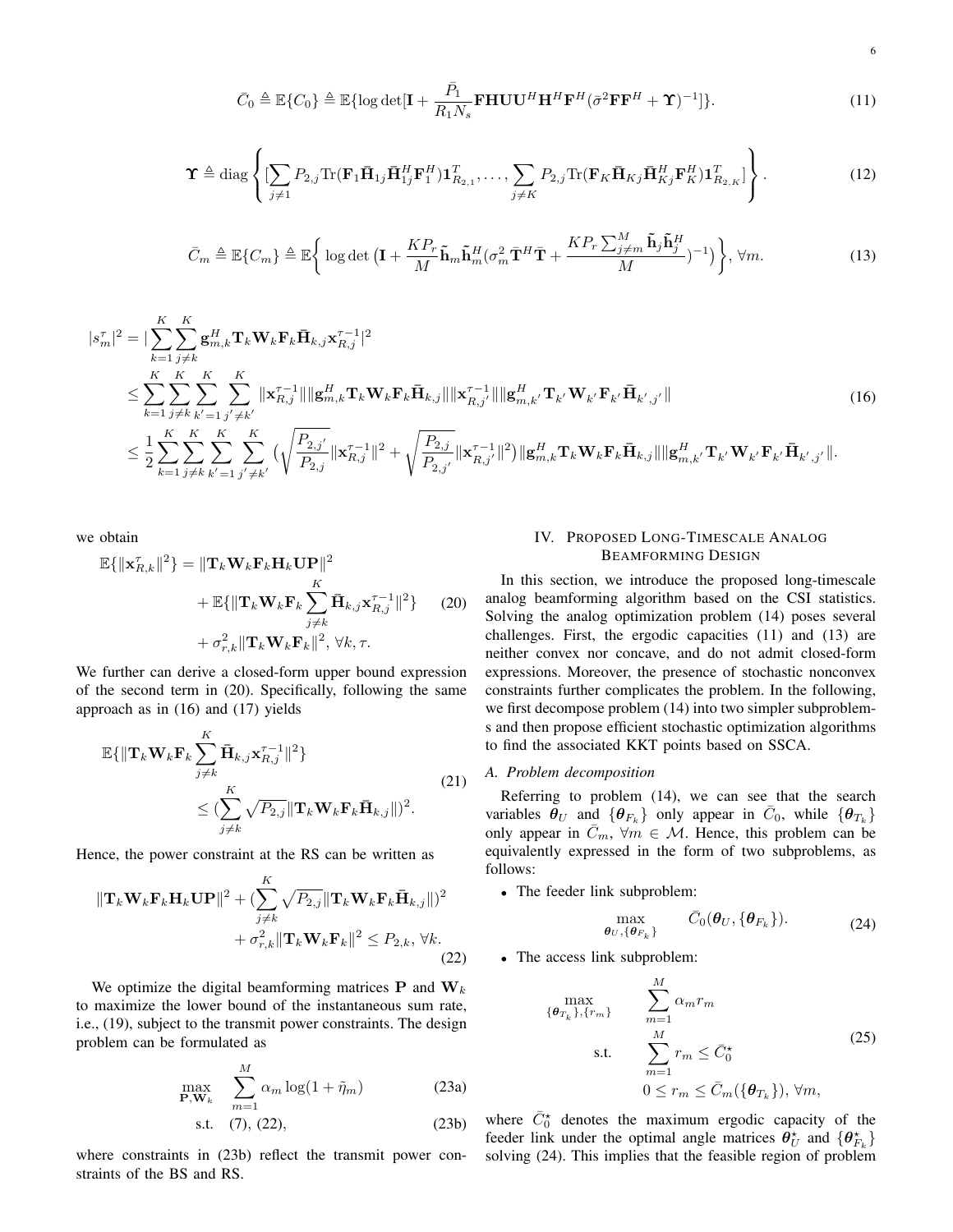$$
\mathbb{E}\{|s_m^{\tau}|^2\} \leq \sum_{k=1}^K \sum_{j \neq k}^K \sum_{k'=1}^K \sum_{j' \neq k'}^K \sqrt{P_{2,j'} P_{2,j}} \|\mathbf{g}_{m,k}^H \mathbf{T}_k \mathbf{W}_k \mathbf{F}_k \mathbf{\bar{H}}_{k,j}\| \|\mathbf{g}_{m,k'}^H \mathbf{T}_{k'} \mathbf{W}_{k'} \mathbf{F}_{k'} \mathbf{\bar{H}}_{k',j'}\|
$$
\n
$$
= I_m \triangleq (\sum_{k=1}^K \sum_{j \neq k}^K \sqrt{P_{2,j}} \|\mathbf{g}_{m,k}^H \mathbf{T}_k \mathbf{W}_k \mathbf{F}_k \mathbf{\bar{H}}_{k,j}\|)^2.
$$
\n(17)

$$
\eta_m = \frac{|\sum_{k=1}^K \mathbf{g}_{m,k}^H \mathbf{T}_k \mathbf{W}_k \mathbf{F}_k \mathbf{H}_k \mathbf{U} \mathbf{p}_m|^2}{\sum_{j \neq m}^M |\sum_{k=1}^K \mathbf{g}_{m,k}^H \mathbf{T}_k \mathbf{W}_k \mathbf{F}_k \mathbf{H}_k \mathbf{U} \mathbf{p}_j|^2 + \sum_{k=1}^K \sigma_{r,k}^2 ||\mathbf{g}_{m,k}^H \mathbf{T}_k \mathbf{W}_k \mathbf{F}_k||^2 + \mathbb{E}\{|s_m^T|^2\} + \sigma_m^2} \n\geq \tilde{\eta}_m \triangleq \frac{|\sum_{k=1}^K \mathbf{g}_{m,k}^H \mathbf{T}_k \mathbf{W}_k \mathbf{F}_k \mathbf{H}_k \mathbf{U} \mathbf{p}_m|^2}{\sum_{k=1}^M \mathbf{g}_{m,k}^H \mathbf{T}_k \mathbf{W}_k \mathbf{F}_k \mathbf{H}_k \mathbf{U} \mathbf{p}_j|^2 + \sum_{k=1}^K \sigma_{r,k}^2 ||\mathbf{g}_{m,k}^H \mathbf{T}_k \mathbf{W}_k \mathbf{F}_k||^2 + I_m + \sigma_m^2}.
$$
\n(18)

(25) with respect to  $\{\theta_{T_k}\}\$  and  $\{r_m\}\$ is maximized, which cannot decrease the weighted ergodic sum rate. Note that problem (25) is still difficult to handle due to the stochastic nonconvex constraints. In the following, we convert it into a more tractable form.

Involving concepts from linear programming and exploiting the structure of problem (25), the maximum ergodic rate of user 1 is given by the following expression which depends on two conditions,

$$
r_1^* = \begin{cases} \bar{C}_1(\{\theta_{T_k}^*\}) & \text{if } \bar{C}_1(\{\theta_{T_k}^*\}) \leq \bar{C}_0^* \\ \bar{C}_0^* & \text{if } \bar{C}_1(\{\theta_{T_k}^*\}) > \bar{C}_0^*. \end{cases}
$$
 (26)

Proceeding sequentially, the maximum ergodic rate of user *m*, where  $m \in \{2, \ldots, M\}$ , can be expressed in (27), where three conditions are now involved, and  $\{r_m^*\}$  and  $\{\theta_{T_k}^*\}$  denote the optimal solution of problem (25).

Then, by employing (26) and (27), we can see that there are  $M + 1$  possibilities for the optimal value  ${\theta_{T_k}^*}$ , which can be formulated as the solutions of  $M + 1$  independent unconstrained problems, i.e.,

$$
\max_{\{\tilde{\boldsymbol{\theta}}_{l,T_k}\}} S_l(\{\tilde{\boldsymbol{\theta}}_{l,T_k}\})
$$
\n(28)

where  $S_l(\{\tilde{\theta}_{l,T_k}\})$  is given in (29). The final solution  $\{\theta_{T_k}^*\}$ can be determined by selecting the one among  ${\lbrace \tilde{\theta}_{l,T_k}^{\star} \rbrace}$  which maximizes the objective function and satisfies (30), where  $\{\tilde{\theta}_{l,T_k}^{\star}\}\)$  denotes a KKT solution of the *l*th problem (28)<sup>4</sup>. Subsequently,  $\{r_m^*\}$  can be obtained by using (26) and (27). The optimality of the solution obtained in this way the access link subproblem is characterized in the following theorem, whose detailed proof is provided in Appendix A.

Theorem 1. *When the KKT solution of problem* (25) *exists, at least one solution among the sets*  $\{\tilde{\theta}^{\star}_{l,T_k}\}$  *for*  $l \in$ *{*0*,* 1*, . . . , M} satisfies* (30)*. Any such solution is a KKT solution of problem* (25)*.*

In the following subsections, we introduce the proposed algorithms to obtain the KKT solutions of (24) and (28), respectively.

## *B. Algorithm for solving the feeder link subproblem in* (24)

In this subsection, we propose an efficient SSCA algorithm to solve the feeder link subproblem (24) based on the theoretical framework exposed in [22], [23]. At each frame index, the long-timescale angle variables  $\theta_U$  and  $\{\theta_{F_k}\}\$  for analog beamforming are updated by solving a quadratic optimization problem obtained by replacing the ergodic capacity of the feeder link shown in (11) with a quadratic surrogate function. Specifically, at the end of each frame, new channel samples  $H<sup>t</sup>$ and  ${\{\mathbf{\bar{H}}_{k,j}^t\}}$ , where  $t \in \{0, 1, 2, \ldots\}$  denotes the current frame index, are obtained and the surrogate function is updated by using these channel samples and the values  $\theta_U^{t-1}$  and  $\{\theta_{F_k}^{t-1}\}$ as

$$
\tilde{S}^{t}(\varphi_{U}, \{\varphi_{F_{k}}\}) \triangleq \varpi \|\varphi_{U} - \theta_{U}^{t-1}\|^{2} + \varpi \sum_{k=1}^{K} \|\varphi_{F_{k}} - \theta_{F_{k}}^{t-1}\|^{2}
$$
\n
$$
+ \sum_{k=1}^{K} \text{Tr}((\tilde{\mathbf{F}}_{F_{k}}^{t-1})^{H}(\varphi_{F_{k}} - \theta_{F_{k}}^{t-1}))
$$
\n
$$
+ \text{Tr}((\tilde{\mathbf{F}}_{U}^{t-1})^{H}(\varphi_{U} - \theta_{U}^{t-1})), \tag{31}
$$

where  $\varpi > 0$  denotes a constant, and  $\tilde{\mathbf{F}}_U^{t-1}$  and  $\{\tilde{\mathbf{F}}_{F_k}^{t-1}\}$  denote approximations to the gradients with respect to  $\theta_U$  and  $\theta_{F_k}$ , as obtained based on the current channel samples  $\mathbf{H}^t$  and  $\{\bar{\mathbf{H}}_{k,j}^t\}$ .

Subsequently, we obtain the optimal solutions  $\varphi_U^*$  and  $\{\varphi_{F_k}^{\star}\}\$  for frame *t* by solving the following problem,

$$
\min_{\boldsymbol{\varphi}_U, \{\boldsymbol{\varphi}_{F_k}\}} \tilde{S}^t(\boldsymbol{\varphi}_U, \{\boldsymbol{\varphi}_{F_k}\})
$$
\n(32)

which is a convex approximation of the feeder link subproblem (24). It is readily seen that the optimal solution is given by

$$
\varphi_{F_k}^* = \theta_{F_k}^{t-1} - \frac{\tilde{\mathbf{F}}_{F_k}^{t-1}}{2\varpi}, \quad \varphi_U^* = \theta_U^{t-1} - \frac{\tilde{\mathbf{F}}_U^{t-1}}{2\varpi}.
$$
 (33)

Then, the long-timescale variables are updated according to

$$
\boldsymbol{\theta}_{F_k}^t = (1 - \gamma^t) \boldsymbol{\theta}_{F_k}^{t-1} + \gamma^t \boldsymbol{\varphi}_{F_k}^*, \quad \boldsymbol{\theta}_U^t = (1 - \gamma^t) \boldsymbol{\theta}_U^{t-1} + \gamma^t \boldsymbol{\varphi}_U^*,
$$
\n(34)

<sup>4</sup>Due to the stochastic nonconvex nature of problem (25), based on currently available optimization techniques, it does not seem possible to find its global optimal solution. At the present time, providing a KKT solution, which satisfies the necessary conditions for optimality, is the best we can do for this kind of optimization problem.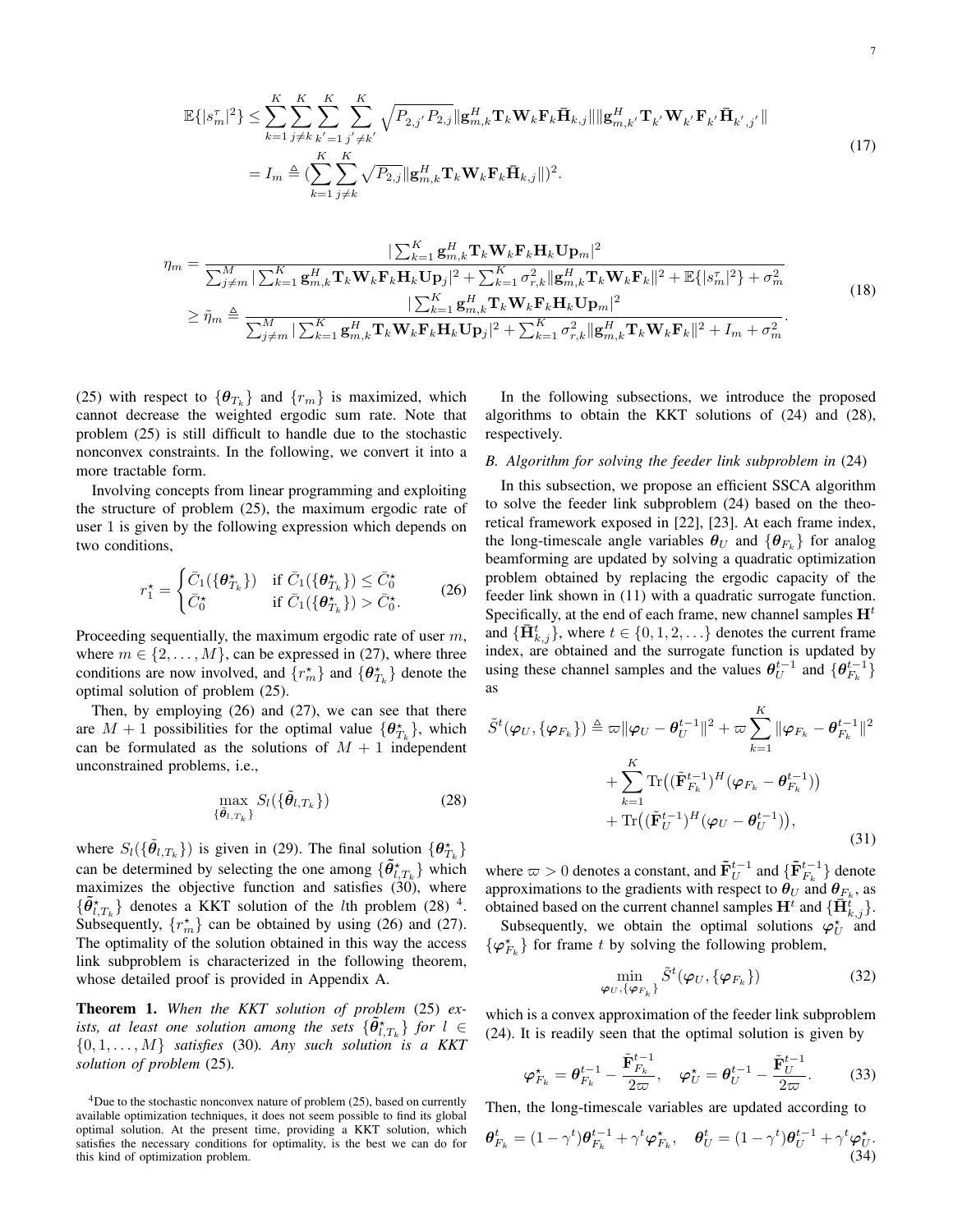$$
r_m^* = \begin{cases} \bar{C}_m(\{\theta_{T_k}^*\}) & \text{if } \sum_{i=1}^m \bar{C}_i(\{\theta_{T_k}^*\}) \le \bar{C}_0^*\\ \bar{C}_0^* - \sum_{i=1}^{m-1} \bar{C}_i(\{\theta_{T_k}^*\}) & \text{if } \sum_{i=1}^{m-1} \bar{C}_i(\{\theta_{T_k}^*\}) \le \bar{C}_0^* < \sum_{i=1}^m \bar{C}_i(\{\theta_{T_k}^*\})\\ 0 & \text{if } \bar{C}_0^* \le \sum_{i=1}^{m-1} \bar{C}_i(\{\theta_{T_k}^*\}) \end{cases} \tag{27}
$$

$$
S_{l}(\{\tilde{\theta}_{l,T_{k}}\}) = \begin{cases} \sum_{m=1}^{M} \alpha_{m} \bar{C}_{m}(\{\tilde{\theta}_{l,T_{k}}\}) & \text{if } l=0, \\ \sum_{m=1}^{M-l} (\alpha_{m} - \alpha_{M-l+1}) \bar{C}_{m}(\{\tilde{\theta}_{l,T_{k}}\}) + \alpha_{M-l+1} \bar{C}_{0}^{\star} & \text{if } l \in \mathcal{M} \triangleq \{1,\ldots,M-1\} \\ \alpha_{1} \bar{C}_{0}^{\star} & \text{if } l=M. \end{cases}
$$
(29)

$$
\begin{cases} \sum_{m=1}^{M-l} \bar{C}_m(\{\tilde{\theta}_{l,T_k}^{\star}\}) \leq \bar{C}_0^{\star} & \text{if } l=0, \\ \sum_{m=1}^{M-l} \bar{C}_m(\{\tilde{\theta}_{l,T_k}^{\star}\}) \leq \bar{C}_0^{\star} < \sum_{m=1}^{M-l+1} \bar{C}_m(\{\tilde{\theta}_{l,T_k}^{\star}\}) & \text{if } l \in \mathcal{M}', \\ \bar{C}_0^{\star} < \bar{C}_1(\{\tilde{\theta}_{l,T_k}^{\star}\}) & \text{if } l=M, \end{cases}
$$
(30)

The approximations of gradients can be updated recursively as follows

$$
\tilde{\mathbf{F}}_{F_k}^t = (1 - \varrho^t) \tilde{\mathbf{F}}_{F_k}^{t-1} - \varrho^t \frac{\partial C_0}{\partial \theta_{F_k}^t}, \quad \tilde{\mathbf{F}}_U^t = (1 - \varrho^t) \tilde{\mathbf{F}}_U^{t-1} - \varrho^t \frac{\partial C_0}{\partial \theta_U^t},\tag{35}
$$

where  $\frac{\partial C_0}{\partial \theta_{t_k}^t}$  and  $\frac{\partial C_0}{\partial \theta_t^t}$  are the gradients of the instantaneous capacity of the feeder link, and their expressions are derived in Appendix B, and  $0 < \gamma^t, \varrho^t < 1$  are time-varying forgetting factors.

The proposed long-timescale analog beamforming design algorithm for the feeder link is summarized in Algorithm 1. In order to characterize the computational complexity, we focus on single iteration. For simplicity, we assume that the relays are equipped with *N* transmit, *N* receive antennas and *R* RF chains, while the BS is equipped with *N* transmit antennas and *R* RF chains. We measure the complexity in terms of the number of complex multiplications, which mainly comes from Step 1. Hence the overall complexity is given by  $O(K^4 N^4 R^3)$ . We emphasize that the proposed long-timescale design algorithm requires low complexity, since the analog beamforming matrices are only updated at the end of each frame.

Algorithm 1 Proposed long-timescale analog beamforming algorithm for  $\theta_U$  and  $\theta_{F_k}$ 

- Initialize: Set  $\theta_U^0$ ,  $\theta_{F_k}^0$ ,  $\tilde{\mathbf{F}}_{F_k}^0$ ,  $\tilde{\mathbf{F}}_U^0$  as zero matrices. Set an appropriate value for  $\varpi$  and let  $t = 1$ .
- Step 1: Obtain channel samples  $\mathbf{H}^t$  and  $\{\bar{\mathbf{H}}_{k,j}^t\}$ . Update  $\varrho^t$  and  $\gamma^t$ , and the surrogate function via (31).
- Step 2: Obtain the optimal solution  $\varphi_{F_k}^*$  and  $\varphi_U^*$  via (33).
- Step 3: Update  $\theta_{F_k}^t$  and  $\theta_U^t$  via (34). Update  $\tilde{\mathbf{F}}_{F_k}^t$  and  $\tilde{\mathbf{F}}_U^t$  via (35).
- **Step 4:** Let  $t = t + 1$  and return to **Step 1** (until convergence).

Based on [22], if we choose the parameters  $\gamma^t$  and  $\varrho^t$  so that they meet the following conditions,

$$
\lim_{t \to \infty} \varrho^t = 0, \sum_t \varrho^t = \infty, \sum_t (\varrho^t)^2 < \infty,
$$
\n
$$
\lim_{t \to \infty} \gamma^t = 0, \sum_t \gamma^t = \infty, \sum_t (\gamma^t)^2 < \infty, \lim_{t \to \infty} \frac{\gamma^t}{\varrho^t} = 0,
$$
\n
$$
(36)
$$

then the proposed Algorithm 1 converges to the KKT solution

of subproblem (24). A typical choice of  $\varrho^t$ ,  $\gamma^t$  that satisfies condition (36) is  $\varrho^t = \left(\frac{\psi_1}{\psi_2+t}\right)^{\kappa_1}$  and  $\gamma^t = \left(\frac{\psi_3}{\psi_4+t}\right)^{\kappa_2}$ , where  $0.5 < \kappa_1 < \kappa_2 \leq 1$ ,  $\psi_1 > 0$ ,  $\psi_2 > 0$ ,  $\psi_3 > 0$ , and  $\psi_4 > 0$  are properly chosen to achieve a good tradeoff between accuracy and complexity. In practice, the hyper-parameters  $\kappa_1$ ,  $\kappa_2$ ,  $\psi_1$ ,  $\psi_2$ ,  $\psi_3$ ,  $\psi_4$  can be tuned such that a good empirical convergence speed is achieved.

## *C. Algorithm for solving the lth problem* (28)

By following the same approach as above, we can develop an SSCA algorithm to find the KKT solution of the *l*th problem (28) for the access link. We construct the quadratic surrogate for the objective function shown in  $(28)$  at frame t as <sup>5</sup>

$$
\bar{S}_{l}^{t}(\{\varphi_{l,T_{k}}\}) = \sum_{k=1}^{K} \text{Tr}\big((\tilde{\mathbf{F}}_{l,T_{k}}^{t-1})^{H}(\varphi_{l,T_{k}} - \tilde{\boldsymbol{\theta}}_{l,T_{k}}^{t-1})\big) \n+ \varpi \sum_{k=1}^{K} \|\varphi_{l,T_{k}} - \tilde{\boldsymbol{\theta}}_{l,T_{k}}^{t-1}\|^{2}, \forall l \in \mathcal{M}^{'}.
$$
\n(37)

Hence, the optimal solution  $\{\varphi_{l,T_k}^{\star}\}\)$  for frame *t* can be obtained by solving the following problem

$$
\min_{\{\boldsymbol{\varphi}_{l,T_k}\}} \bar{S}_l^t(\{\boldsymbol{\varphi}_{l,T_k}\}),\tag{38}
$$

which yields

$$
\varphi_{l,T_k}^{\star} = \tilde{\theta}_{l,T_k}^{t-1} - \frac{\mathbf{F}_{l,T_k}^{t-1}}{2\varpi}.
$$
\n(39)

*,*

**F**˜*<sup>t</sup>−*<sup>1</sup>

Subsequently, the long-timescale variables  $\tilde{\theta}^t_{l,T_k}$  and the approximate gradient  $\tilde{\mathbf{F}}_{l,T_k}^t$  are updated as follows

$$
\tilde{\boldsymbol{\theta}}_{l,T_k}^t = (1 - \gamma^t) \tilde{\boldsymbol{\theta}}_{l,T_k}^{t-1} + \gamma^t \boldsymbol{\varphi}_{l,T_k}^{\star}, \ \tilde{\mathbf{F}}_{l,T_k}^t = (1 - \varrho^t) \tilde{\mathbf{F}}_{l,T_k}^{t-1} + \varrho^t \frac{\partial S_l}{\partial \tilde{\boldsymbol{\theta}}_{l,T_k}^t}
$$
\n
$$
(40)
$$

where  $\frac{\partial S_l}{\partial \theta_{i,T_k}^t}$  denotes the gradient of the instantaneous weighted sum capacity of the access link, whose expression is derived in Appendix B.

<sup>5</sup>Note that for the case of  $l = M$ , the objective function is a constant, and the solution of  ${\lbrace \tilde{\theta}_{l,T_k} \rbrace}$  needs be chosen to meet the condition  $\bar{C}_0^* < \bar{C}_1(\{\tilde{\theta}_{l,T_k}^*\})$  in (30). Thus, this solution can be obtained by solving  $\max_{\mathbf{\tilde{\theta}}_{l,T_k}} \bar{C}_1$ , which is equivalent to the case  $l = M - 1$ .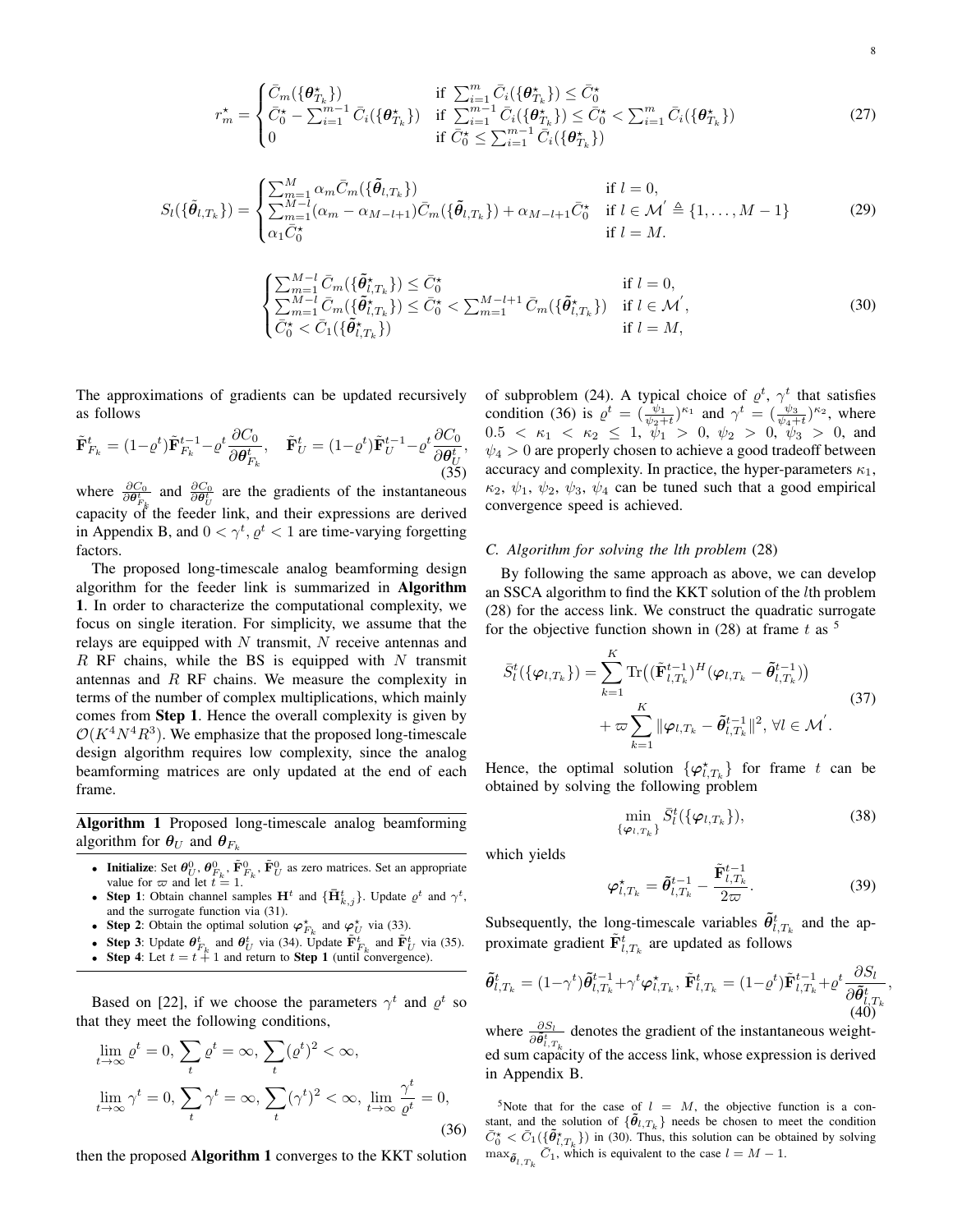The resulting algorithm is summarized in Algorithm 2. According to [22], if we choose the parameters  $\gamma^t$  and  $\varrho^t$ so that they satisfy the conditions in (36), the proposed Algorithm 2 converge to the KKT solution of the *l*th problem (28). The overall complexity for updating the analog beamforming matrices in the access link is given by  $O(M^2K^2N^2R^2)$ . Similarly, the analog beamforming matrices are only updated at the end of each frame.

The proposed Algorithm 1 and Algorithm 2 do not require explicit knowledge of channel statistics. They have the ability to automatically learn the channel statistics from the channel samples obtained at each frame and converge to the KKT points of problem (24) and (25). Note that in practice, it is easier to obtain channel samples than channel statistics since we can always generate channel samples from channel statistics.

Algorithm 2 Proposed long-timescale analog beamforming algorithm for  $\tilde{\theta}_{l,T_k}$ ,  $l \in \mathcal{M}'$ 

- **•** Initialize: Set  $\tilde{\theta}^0_{l,T_k}$ ,  $\tilde{\mathbf{F}}^0_{l,T_k}$  as zero matrices. Set an appropriate value for  $\varpi$  and let  $t = 1$ .
- Step 1: Obtain channel samples  $\{\tilde{\mathbf{h}}_m^t\}$  within frame *t*. Update  $\varrho^t$  and  $\gamma^t$ , and the surrogate function via (37).
- Step 2: Obtain the optimal  $\varphi_{l,T_k}^{\star}$  via (39).
- Step 3: Update  $\tilde{\theta}^t_{l,T_k}$  and  $\tilde{\mathbf{F}}^t_{l,T_k}$  via (40).
- **Step 4:** Let  $t = t + 1$  and return to **Step 1** (until convergence).

# V. PROPOSED SHORT-TIMESCALE DIGITAL BEAMFORMING DESIGN

In this section, we concentrate on the design of the shorttimescale digital beamforming matrices by using the real-time low-dimensional effective CSI matrices. This problem is first reformulated in an equivalent but more tractable form, following which an innovative PDD-based algorithm is developed to obtain its solution.

## *A. Problem transformation*

Let us define the following effective channel matrices,  $\mathbf{S}_{k,j}$   $\triangleq$   $\mathbf{F}_k \bar{\mathbf{H}}_{k,j}$ ,  $\tilde{\mathbf{S}}_k$   $\triangleq$   $\mathbf{F}_k \mathbf{H}_k \mathbf{U}$ , and  $\tilde{\mathbf{g}}_{m,k}$   $\triangleq$   $\mathbf{T}_k^H \mathbf{g}_{m,k}$ , *∀k, j, m*. By fixing the long-timescale analog beamforming matrices, the design problem for the digital beamforming matrices can be formulated as (41), where

$$
\tilde{I}_m \triangleq (\sum_{k=1}^K \sum_{j \neq k}^K \sqrt{P_{2,j}} ||\tilde{\mathbf{g}}_{m,k}^H \mathbf{W}_k \mathbf{S}_{k,j}||)^2.
$$
 (42)

Due to its highly nonlinear objective function, problem (41) is very difficult to tackle. The following theorem provides us with an equivalent yet more tractable form for this problem:

Theorem 2. *Problem* (41) *is equivalent to the following problem, in the sense that the global optimal solution* **P** *and* **W***<sup>k</sup> for these two problems are identical:*

$$
\min_{z_m > 0, u_m, \mathbf{P}, \mathbf{W}_k} \quad \sum_{m=1}^M z_m e_m - \alpha_m \log(z_m) \tag{43a}
$$

$$
s.t. \quad (41b), (41c), \tag{43b}
$$

*where*  $z_m > 0$  *and*  $u_m$  *are auxiliary variables, and* 

$$
e_m \triangleq \mathbb{E}\{|b_m^t - u_m y_m^t|^2\}
$$
  
\n
$$
= |u_m|^2 (\sum_{j=1}^M |\sum_{k=1}^K \tilde{\mathbf{g}}_{m,k}^H \mathbf{W}_k \tilde{\mathbf{S}}_k \mathbf{p}_j|^2
$$
  
\n
$$
+ \sum_{k=1}^K \sigma_{r,k}^2 ||\tilde{\mathbf{g}}_{m,k}^H \mathbf{W}_k \mathbf{F}_k||^2 + \tilde{I}_m + \sigma_m^2)
$$
  
\n
$$
- (u_m \sum_{k=1}^K \tilde{\mathbf{g}}_{m,k}^H \mathbf{W}_k \tilde{\mathbf{S}}_k \mathbf{p}_m
$$
  
\n
$$
+ u_m^* \sum_{k=1}^K \mathbf{p}_m^H \tilde{\mathbf{S}}_k^H \mathbf{W}_k^H \tilde{\mathbf{g}}_{m,k}) + 1.
$$
 (44)

*Proof:* Note that variables *u<sup>m</sup>* and *z<sup>m</sup>* only appear in the objective function of problem (43). By fixing the other variables, the optimal value of  $u_m$  can be obtained by applying the first order optimality condition, which yields (45). By substituting (45) into (44) and applying the first order optimality condition with respect to  $z_m$ , we obtain the optimal value for  $z_m$  as shown in (46). Upon substitution of (45) and (46) into problem (43), we recover (41). This completes the proof.

### *B. PDD-based digital beamforming algorithm*

*1) Augmented Lagrangian problem:* In order to tackle the coupling constraints (41b) and (41c) of problem (43), we introduce a set of auxiliary variables  $\tilde{\mathbf{U}}, \mathbf{X}_k$ ,  $\bar{\mathbf{X}}_k$ ,  $\bar{\mathbf{W}}_k$ ,  $t_k$ ,  $\bar{t}_k$   $\forall k$ , where  $t_k$  is the upper bound of  $\sum_{j \neq k}^{K} \sqrt{P_{2,j}} ||\mathbf{T}_k \mathbf{W}_k \mathbf{S}_{k,j}||$ , while the other auxiliary variables satisfy the following equality constraints:

$$
\tilde{\mathbf{U}} = \mathbf{U}\mathbf{P}, \mathbf{X}_k = \mathbf{T}_k \mathbf{W}_k \tilde{\mathbf{S}}_k \mathbf{P}, \bar{\mathbf{X}}_k = \sigma_{r,k} \mathbf{T}_k \mathbf{W}_k \mathbf{F}_k, \n\bar{\mathbf{W}}_k = \mathbf{W}_k, t_k = \bar{t}_k, \forall k.
$$
\n(47)

Making use of these auxiliary variables, it is readily seen that problem (43) can be equivalently expressed as follows

$$
\min_{\substack{z_m > 0, u_m, t_k, \bar{t}_k, \\ \mathbf{P}, \mathbf{W}_k, \bar{\mathbf{W}}_k, \mathbf{U}, \tilde{\mathbf{U}}, \mathbf{X}_k, \bar{\mathbf{X}}_k}} \quad \sum_{m=1}^M z_m e_m - \alpha_m \log(z_m) \quad (48a)
$$

$$
\text{s.t.} \quad \|\tilde{\mathbf{U}}\|^2 \le P_1,\tag{48b}
$$

 $||\mathbf{X}_k||^2 + \bar{t}_k^2 + ||\mathbf{\bar{X}}_k||^2 \leq P_{2,k}, \forall k,$ (48c)

$$
\sum_{j \neq k}^{K} \sqrt{P_{2,j}} \| \mathbf{T}_k \mathbf{\bar{W}}_k \mathbf{S}_{k,j} \| \le t_k, \forall k,
$$
\n(48d)

$$
(47). \t(48e)
$$

Based on the PDD optimization framework [41], [42], we take all the equality constraints shown in (47) into account by augmenting the objective function with dual variables  $\lambda_1$ ,  $\lambda_{2,k}$ ,  $\lambda_{3,k}$ ,  $\lambda_{4,k}$  and  $\lambda_{5,k}$   $\forall k$ , along with a penalty parameter *ρ*. Thus, we obtain the augmented Lagrangian (AL) problem as shown in (49). The proposed PDD-based algorithm for short-timescale digital beamforming design exhibits a twinloop structure. In the outer loop, we adjust the dual variables and the penalty parameter, while in the inner loop, we optimize the primal variables by solving the AL problem in (49).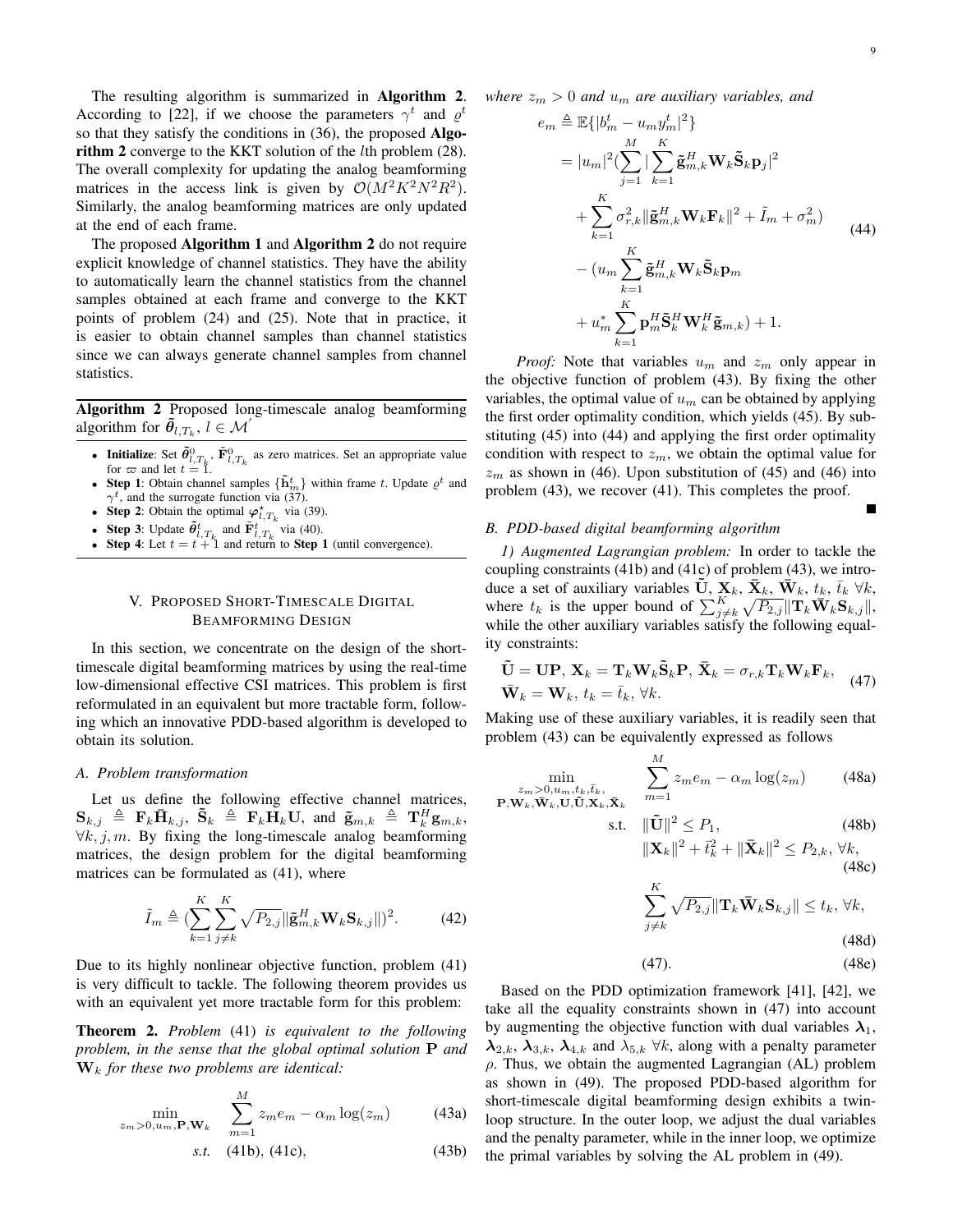$$
\max_{\mathbf{P}, \mathbf{W}_k} \quad \sum_{m=1}^M \alpha_m \log \left( 1 + \frac{|\sum_{k=1}^K \tilde{\mathbf{g}}_{m,k}^H \mathbf{W}_k \tilde{\mathbf{S}}_k \mathbf{p}_m|^2}{\sum_{j \neq m}^M |\sum_{k=1}^K \tilde{\mathbf{g}}_{m,k}^H \mathbf{W}_k \tilde{\mathbf{S}}_k \mathbf{p}_j|^2 + \sum_{k=1}^K \sigma_{r,k}^2 ||\tilde{\mathbf{g}}_{m,k}^H \mathbf{W}_k \mathbf{F}_k||^2 + \tilde{I}_m + \sigma_m^2} \right)
$$
(41a)

$$
\text{s.t. } \|\mathbf{UP}\|^2 \le P_1,\tag{41b}
$$

$$
\|\mathbf{T}_{k}\mathbf{W}_{k}\tilde{\mathbf{S}}_{k}\mathbf{P}\|^{2} + \left(\sum_{j\neq k}^{N} \sqrt{P_{2,j}}\|\mathbf{T}_{k}\mathbf{W}_{k}\mathbf{S}_{k,j}\|\right)^{2} + \sigma_{r,k}^{2}\|\mathbf{T}_{k}\mathbf{W}_{k}\mathbf{F}_{k}\|^{2} \le P_{2,k}, \forall k.
$$
\n(41c)

$$
u_m = \frac{\sum_{k=1}^{K} \mathbf{p}_m^H \tilde{\mathbf{S}}_k^H \mathbf{W}_k^H \tilde{\mathbf{g}}_{m,k}}{\sum_{j=1}^{M} |\sum_{k=1}^{K} \tilde{\mathbf{g}}_{m,k}^H \mathbf{W}_k \tilde{\mathbf{S}}_k \mathbf{p}_j|^2 + \sum_{k=1}^{K} \sigma_{r,k}^2 \|\tilde{\mathbf{g}}_{m,k}^H \mathbf{W}_k \mathbf{F}_k\|^2 + \tilde{I}_m + \sigma_m^2}.
$$
(45)

$$
z_m = \alpha_m \frac{\sum_{j=1}^M |\sum_{k=1}^K \tilde{\mathbf{g}}_{m,k}^H \mathbf{W}_k \tilde{\mathbf{S}}_k \mathbf{p}_j|^2 + \sum_{k=1}^K \sigma_{r,k}^2 \|\tilde{\mathbf{g}}_{m,k}^H \mathbf{W}_k \mathbf{F}_k\|^2 + \tilde{I}_m + \sigma_m^2}{\sum_{j \neq m}^M |\sum_{k=1}^K \tilde{\mathbf{g}}_{m,k}^H \mathbf{W}_k \tilde{\mathbf{S}}_k \mathbf{p}_j|^2 + \sum_{k=1}^K \sigma_{r,k}^2 \|\tilde{\mathbf{g}}_{m,k}^H \mathbf{W}_k \mathbf{F}_k\|^2 + \tilde{I}_m + \sigma_m^2}.
$$
(46)

$$
\min_{\substack{z_m > 0, u_m, t_k, \bar{t}_k, \\ \mathbf{P}, \mathbf{W}_k, \mathbf{W}_k, \mathbf{U}, \tilde{\mathbf{U}}, \mathbf{X}_k, \tilde{\mathbf{X}}_k}} \quad \sum_{m=1}^M (z_m e_m - \alpha_m \log(z_m)) + \frac{1}{2\rho} (\|\tilde{\mathbf{U}} - \mathbf{U}\mathbf{P} + \rho \lambda_1\|^2 \n+ \sum_{k=1}^K (\|\mathbf{X}_k - \mathbf{T}_k \mathbf{W}_k \tilde{\mathbf{S}}_k \mathbf{P} + \rho \lambda_{2,k}\|^2 + \|\bar{\mathbf{X}}_k - \sigma_{r,k} \mathbf{T}_k \mathbf{W}_k \mathbf{F}_k + \rho \lambda_{3,k}\|^2 \n+ \|\bar{\mathbf{W}}_k - \mathbf{W}_k + \rho \lambda_{4,k}\|^2 + \|t_k - \bar{t}_k + \rho \lambda_{5,k}\|^2))
$$
\ns.t. (48b) – (48d).

*2) Proposed SCA algorithm for solving* (49)*:* In the following, we develop an algorithm based on successive convex approximation (SCA) to solve problem (49) in the inner loop of the PDD optimization framework. One of the main difficulties faced in solving problem (49) is due to the term  $I_m$  (42) in the expression of the mean-square error  $e_m$ . To surmount this complication, we seek a more tractable problem form, obtained by finding a locally tight upper bound of the objective function. In this regard, we make use of the following lemma:

**Lemma 1.** For vectors  $x$ ,  $y$ ,  $\tilde{x}$  and  $\tilde{y}$ , the following inequality *holds true:*

$$
\|\mathbf{x}\| \|\mathbf{y}\| \le \frac{\|\mathbf{x}\|^2 \|\tilde{\mathbf{y}}\|}{2\|\tilde{\mathbf{x}}\|} + \frac{\|\mathbf{y}\|^2 \|\tilde{\mathbf{x}}\|}{2\|\tilde{\mathbf{y}}\|}, \forall \tilde{\mathbf{x}} \ne \mathbf{0}, \tilde{\mathbf{y}} \ne \mathbf{0}, \mathbf{x}, \mathbf{y},
$$
\n(50)

*with equality satisfied at*  $||\mathbf{x}|| = ||\tilde{\mathbf{x}}||$  *and*  $||\mathbf{y}|| = ||\tilde{\mathbf{y}}||$  <sup>6</sup>.

By expanding the square term in (42) and applying **Lemma 1**, we have (51), where  $W_k^i$  denotes the value of  $W_k$  in the *i*th iteration of the SCA algorithm and

 $a_{m,k,j} = \sum_{k'=1}^K \sum_{j' \neq l}^K \frac{\sqrt{P_{2,j'} P_{2,j}} \frac{\|\tilde{\mathbf{g}}_{m,k'}^H \mathbf{W}_{k'}^i \mathbf{S}_{k',j'}\|}{\|\tilde{\mathbf{g}}_{-}^H \mathbf{W}_{k}^i \mathbf{S}_{k,j}\|}$ *∥***˜g***<sup>H</sup> m,k***W***<sup>i</sup> <sup>k</sup>***S***k,j ∥* . Consequently, the desired tight upper bound of the objective function in (49) is provided as (52).

Another challenge in solving problem (49) is posed by constraint (48d). By using Lemma 1 we can obtain a tight upper bound of  $\sum_{j\neq k}^{K} \sqrt{P_{2,j}} ||\mathbf{T}_k \mathbf{\bar{W}}_k \mathbf{S}_{k,j}||$  as follows: *K* ∑ *K P<sub>k</sub>W</sub> (<i>x*<sub>*k*</sub> *k*<sub>*S*</sub>*x*<sub>*k*</sub>  $|12$ 

$$
\sum_{j\neq k}^{K} \sqrt{P_{2,j}} \| \mathbf{T}_{k} \mathbf{\bar{W}}_{k} \mathbf{S}_{k,j} \| \leq \frac{1}{2} \sum_{j\neq k}^{K} \sqrt{P_{2,j}} \left( \frac{\| \mathbf{T}_{k} \mathbf{\bar{W}}_{k} \mathbf{S}_{k,j} \|^{2}}{\| \mathbf{T}_{k} \mathbf{\bar{W}}_{k}^{i} \mathbf{S}_{k,j} \|} + \|\mathbf{T}_{k} \mathbf{\bar{W}}_{k}^{i} \mathbf{S}_{k,j} \| \right), \forall k.
$$
\n(53)

Accordingly, constraint (48d) can be approximated as

$$
\frac{1}{2} \sum_{j \neq k}^{K} \sqrt{P_{2,j}} \left( \frac{\|\mathbf{T}_k \bar{\mathbf{W}}_k \mathbf{S}_{k,j}\|^2}{\|\mathbf{T}_k \bar{\mathbf{W}}_k^i \mathbf{S}_{k,j}\|} + \|\mathbf{T}_k \bar{\mathbf{W}}_k^i \mathbf{S}_{k,j}\| \right) \le t_k, \forall k.
$$
\n(54)

Hence, by considering the locally upper bound  $\mathcal L$  in (52) and using (54), we can approximate problem (49) as follows:

$$
\min_{\substack{z_m > 0, u_m, t_k, \tilde{t}_k, \\ \mathbf{P}, \mathbf{W}_k, \mathbf{U}, \mathbf{X}_k, \mathbf{\tilde{X}}_k, \tilde{\mathbf{X}}_k}} \mathcal{L}
$$
\n
$$
\text{s.t.} \quad (48b), (48c), (54).
$$
\n
$$
(55)
$$

The proposed SCA algorithm solves problem (55) iteratively, that is: it minimizes the upper bound successively by updating one block of variables at a time while fixing the others. Specifically, in each iteration, we divide the design variables into four blocks, where the variables in each block can be optimized either in closed form or by the Lagrange multiplier method. The detailed derivation of the updating step for each block of variables is provided in Appendix C.

*3) Parameter adjustment in the outer loop:* In the outer loop of the proposed PDD-based algorithm, we adjust the penalty parameter  $\rho$  and the dual variables  $\lambda_1$ ,  $\lambda_{2,k}$ ,  $\lambda_{3,k}$ ,  $\lambda_{4,k}$ 

<sup>&</sup>lt;sup>6</sup>This lemma follows immediately from the basic inequality:  $xy \leq \frac{x^2 + y^2}{2}$  $\frac{+y}{2}$ , where  $x \geq 0$  and  $y \geq 0$ .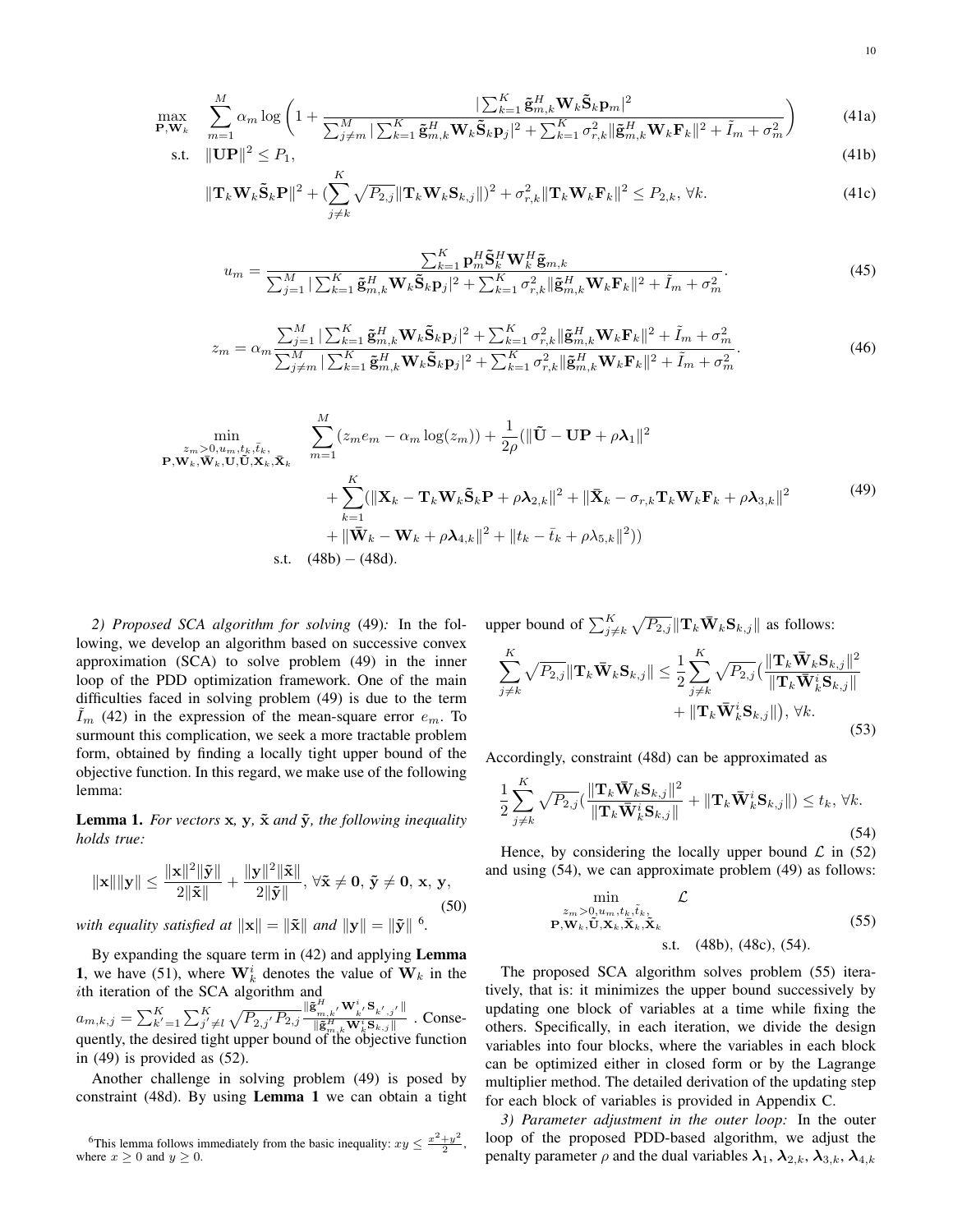$$
\tilde{I}_{m} = \sum_{k=1}^{K} \sum_{j \neq k}^{K} \sum_{k'=1}^{K} \sum_{j' \neq k'}^{K} \sqrt{P_{2,j'} P_{2,j}} \|\tilde{\mathbf{g}}_{m,k}^{H} \mathbf{W}_{k} \mathbf{S}_{k,j} \| \|\tilde{\mathbf{g}}_{m,k'}^{H} \mathbf{W}_{k'} \mathbf{S}_{k',j'} \| \n\leq \sum_{k=1}^{K} \sum_{j \neq k}^{K} \sum_{k'=1}^{K} \sum_{j' \neq k'}^{K} \frac{\sqrt{P_{2,j'} P_{2,j}}}{2} \left( \frac{\|\tilde{\mathbf{g}}_{m,k}^{H} \mathbf{W}_{k} \mathbf{S}_{k,j} \|^{2} \|\tilde{\mathbf{g}}_{m,k'}^{H} \mathbf{W}_{k'}^{*} \mathbf{S}_{k',j'} \|}{\|\tilde{\mathbf{g}}_{m,k}^{H} \mathbf{W}_{k'}^{*} \mathbf{S}_{k,j} \|} + \frac{\|\tilde{\mathbf{g}}_{m,k'}^{H} \mathbf{W}_{k'} \mathbf{S}_{k',j'} \|^{2} \|\tilde{\mathbf{g}}_{m,k}^{H} \mathbf{W}_{k}^{*} \mathbf{S}_{k,j} \|}{\|\tilde{\mathbf{g}}_{m,k'}^{H} \mathbf{W}_{k'}^{*} \mathbf{S}_{k',j'} \|} \right) (51)
$$
\n
$$
= \bar{I}_{m} \triangleq \sum_{k=1}^{K} \sum_{j \neq k}^{K} a_{m,k,j} \|\tilde{\mathbf{g}}_{m,k}^{H} \mathbf{W}_{k} \mathbf{S}_{k,j} \|^{2},
$$

$$
\mathcal{L} \triangleq \sum_{m=1}^{M} \left( z_m (|u_m|^2 (\sum_{j=1}^{M} |\sum_{k=1}^{K} \tilde{\mathbf{g}}_{m,k}^H \mathbf{W}_k \tilde{\mathbf{S}}_k \mathbf{p}_j|^2 + \sum_{k=1}^{K} \sigma_{r,k}^2 ||\tilde{\mathbf{g}}_{m,k}^H \mathbf{W}_k \mathbf{F}_k||^2 + \bar{I}_m + \sigma_m^2) \right. \\ \left. - (u_m \sum_{k=1}^{K} \tilde{\mathbf{g}}_{m,k}^H \mathbf{W}_k \tilde{\mathbf{S}}_k \mathbf{p}_m + u_m^* \sum_{k=1}^{K} \mathbf{p}_m^H \tilde{\mathbf{S}}_k^H \mathbf{W}_k^H \tilde{\mathbf{g}}_{m,k}) + 1) - \log(z_m) \right) \\ \left. + \frac{1}{2\rho} (||\tilde{\mathbf{U}} - \mathbf{U} \mathbf{P} + \rho \lambda_1||^2 + \sum_{k=1}^{K} (||\mathbf{X}_k - \mathbf{T}_k \mathbf{W}_k \tilde{\mathbf{S}}_k \mathbf{P} + \rho \lambda_{2,k}||^2) + ||\bar{\mathbf{X}}_k - \sigma_{r,k} \mathbf{T}_k \mathbf{W}_k \mathbf{F}_k + \rho \lambda_{3,k}||^2 + ||\bar{\mathbf{W}}_k - \mathbf{W}_k + \rho \lambda_{4,k}||^2 + ||t_k - \bar{t}_k + \rho \lambda_{5,k}||^2) \right).
$$
\n
$$
(52)
$$

and  $\lambda_{5,k}$ . In particular, the penalty parameter is decreased by updating  $\rho^{n+1} \leftarrow c\rho^n$ , where  $0 < c < 1$  and *n* denotes the iteration index of the outer loop, and the dual variables are updated as follows

$$
\lambda_1^{n+1} = \lambda_1^n + \frac{1}{\rho^n} (\tilde{\mathbf{U}} - \mathbf{U} \mathbf{P}),
$$
  
\n
$$
\lambda_{2,k}^{n+1} = \lambda_{2,k}^n + \frac{1}{\rho^n} (\mathbf{X}_k - \mathbf{T}_k \mathbf{W}_k \tilde{\mathbf{S}}_k \mathbf{P}),
$$
  
\n
$$
\lambda_{3,k}^{n+1} = \lambda_{3,k}^n + \frac{1}{\rho^n} (\bar{\mathbf{X}}_k - \sigma_{r,k} \mathbf{T}_k \mathbf{W}_k \mathbf{F}_k),
$$
  
\n
$$
\lambda_{4,k}^{n+1} = \lambda_{4,k}^n + \frac{1}{\rho^n} (\bar{\mathbf{W}}_k - \mathbf{W}_k),
$$
  
\n
$$
\lambda_{5,k}^{n+1} = \lambda_{5,k}^n + \frac{1}{\rho^n} (t_k - \bar{t}_k), \forall k \in \mathcal{K}.
$$
 (56)

Let us define a constraint violation metric as

$$
h = \max\{\|\tilde{\mathbf{U}} - \mathbf{U}\mathbf{P}\|, \|\mathbf{X}_k - \mathbf{T}_k \mathbf{W}_k \tilde{\mathbf{S}}_k \mathbf{P}\|,\\ \|\bar{\mathbf{X}}_k - \sigma_{r,k} \mathbf{T}_k \mathbf{W}_k \mathbf{F}_k\|, \|\bar{\mathbf{W}}_k - \mathbf{W}_k\|, |t_k - \bar{t}_k|, \forall k\}.
$$
\n(57)

Then the outer loop of the PDD-based algorithm is terminated when *h* is less than a predefined tolerance threshold of accuracy. The overall proposed PDD-based digital beamforming design algorithm is summarized in Algorithm 3.

Due to the fact that problem (41) and (48) are equivalent and based on the convergence analysis in [41], we can conclude that the proposed PDD-based short-timescale digital beamforming algorithm converges to the set of KKT solutions of problem (41). By retaining the dominant terms we obtain the overall complexity of the proposed PDD-based digital beamforming algorithm as *O*  $\sqrt{2}$  $I_1I_2((KR^2)^3 + KM^2R^4 +$  $KR^4NM+KN^2R^2)$ , where  $I_1$  and  $I_2$  denote the maximum

Algorithm 3 Proposed PDD-based digital beamforming design algorithm

1. Define the tolerance of accuracy  $\delta_1$  and  $\delta_2$ . Initialize the algorithm with a feasible point. Set the iteration number  $i = 1$  and  $n = 1$ . Set  $0 < c < 1$ ,  $h^0$  and

 $\rho^{(1)} > 0.$ 2. Repeat

- Repeat
	- *∗* Update *zm* based on (68).
	- *∗* Update **U**˜ and **W***<sup>k</sup>* based on (70) and (72).
	- Update  $(\mathbf{X}_k, \bar{\mathbf{X}}_k, \bar{t}_k)$  and  $u_m$  based on (74).
	- Update **P** and  $(\mathbf{W}_k, t_k)$  based on (76) and (78).
	- *\** Update the iteration number:  $i = i + 1$ .
	- Until the difference between successive values of the objective function is less than  $\delta_1$ .
	- − if  $h^n$  ≤ 0.9 $h^{n-1}$
	- $-$  Update the dual variables according to (56).<br> $-$ **else** – else
	- Update the penalty coefficient according to  $\rho^{n+1} = c\rho^n$ .
	- end
- Update the iteration number :  $n = n + 1$ .
- 3. **Until**  $h^n < \delta_2$ .

number of iterations for its outer and inner loop, respectively. Although the short-timescale digital beamforming design algorithm is implemented based on the real-time effective CSI at each time slot, it requires relatively low computational complexity due to the small values of *K* and *R* in general.

## VI. SIMULATION RESULTS

In this section, we evaluate the performance of the proposed two-timescale hybrid AD beamforming design algorithm for FD mmWave MIMO multi-relay systems. In the simulation, we consider a network configuration consisting of one BS (downlink), 2 RSs and 4 users: the BS is equipped with 32 transmit antennas and 4 RF chains; each RS is equipped with 32 receive and 32 transmit antennas, along with 4 RF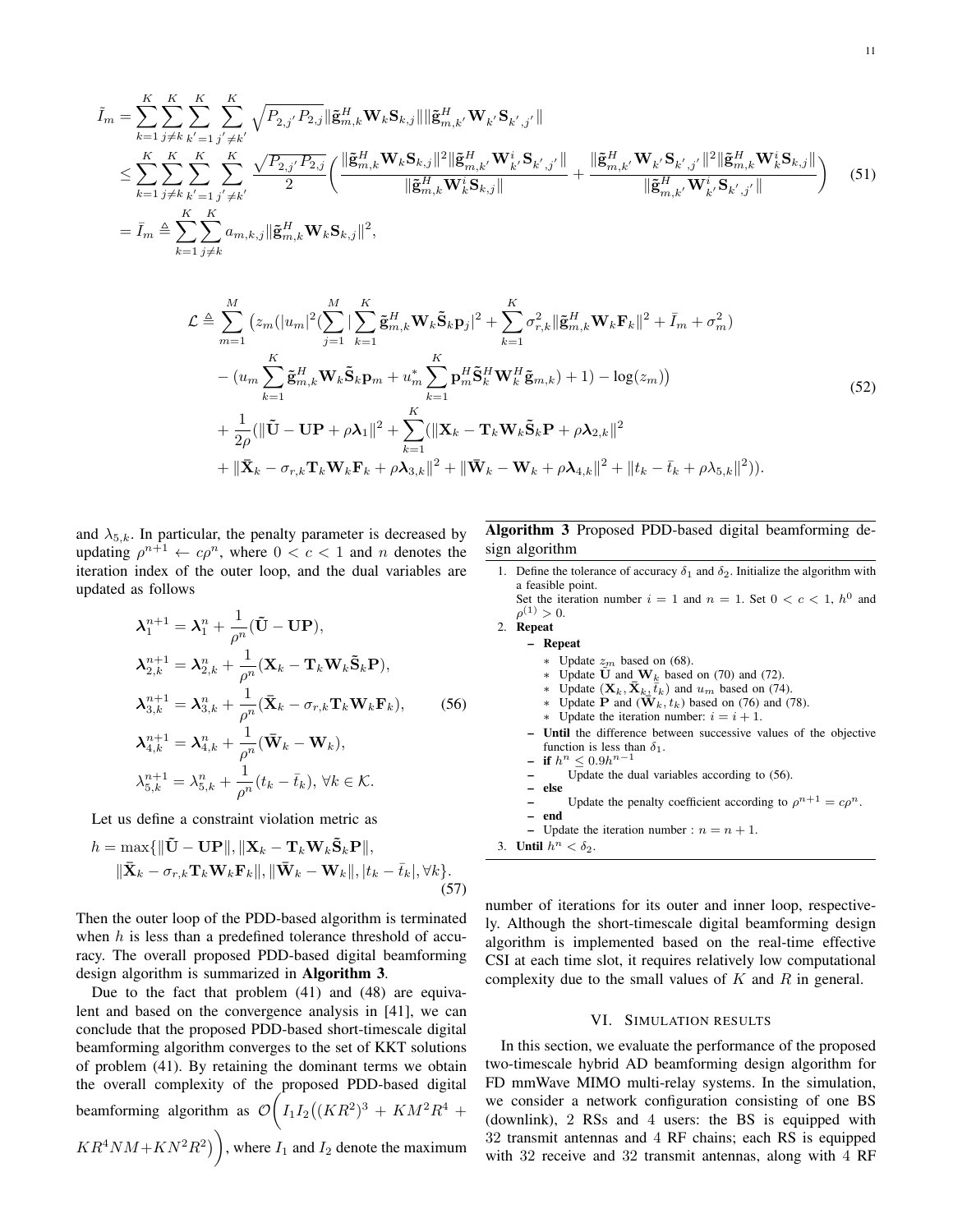chains for the receive and transmit processing, respectively; the end users are equipped with single antenna receivers. For the mmWave channel model, we consider the uniform linear antenna array configuration. Hence, the channel matrix between RS *k* and user *m* can be expressed as

$$
\mathbf{H}_{k} = \sum_{n_{cl}}^{N_{cl}} \sum_{p}^{N_{p}} \Gamma_{n_{cl},p} \mathbf{a}^{Tr}(\theta_{n_{cl},p}^{t})(\mathbf{a}^{Re}(\theta_{n_{cl},p}^{r}))^{T}
$$
  
×  $\exp(j2\pi f_{d}\tau_{o}\cos(\theta_{n_{cl},p}^{r})),$  (58)

where  $\Gamma_{n_{cl},p}$  denotes the channel gain,  $N_{cl}$  represents the total number of aggregated clusters with *N<sup>p</sup>* rays within each cluster,  $\mathbf{a}^{Tr}(\theta_{n_{cl},p}^{t})$  and  $\mathbf{a}^{Re}(\theta_{n_{cl},p}^{r})$  are the transmit and receive array response vectors,  $\theta_{ncl,p}^{t}$  and  $\theta_{ncl,p}^{r}$  are the azimuth angles of arrival and departure, respectively, *f<sup>d</sup>* is the maximum Doppler shift, and *τ<sup>o</sup>* is the delay. The generic expression for the response vector is given by

$$
\mathbf{a}(\theta) = \frac{1}{\sqrt{M}} [1, e^{jk_o d_a \pi \sin(\theta)}, \dots, e^{jk_o d_a \pi (M-1)\sin(\theta)}]^T, \quad (59)
$$

where  $k_o = 2\pi/\lambda_o$ ,  $\lambda_o$  is the wavelength at the operating frequency and  $d_a$  is the antenna spacing <sup>7</sup>. We assume that there are 3 clusters and 4 rays per cluster as in [15], [18]. Unless otherwise specified, the following parameter values are used. The transmit power at each RS is given by  $P_{2,k} = 15dB$ , the attenuation of the IRI link is set according to [34], [43], and the level of noise variance is chosen as  $\sigma_{r,k}^2 = \sigma_m^2$ 0.01,  $\forall k, m$ . The transmission delay is set to  $\tau_0 = 4$ ms. The updating rule of the parameters in the proposed long-timescale analog beamforming algorithm is given by  $\rho^t = \left(\frac{8}{1+t}\right)^{0.6}$  and  $\gamma^t = \frac{35}{15+15t}$ . Regarding the implementation of the proposed short-timescale digital beamforming algorithm, the tolerance parameters are chosen as  $\delta_1 = \delta_2 = 10^{-5}$  and the parameter *c* is set to 0*.*25. We consider the following algorithms for comparison:

- *•* Proposed two-timescale FD: The long-timescale analog beamforming matrices are designed based on Algorithm 1 and Algorithm 2 while the short-timescale digital beamforming matrices are designed based on Algorithm 3.
- *•* Conventional two-timescale FD: The long-timescale analog beamforming matrices are designed directly based on the SSCA algorithm to maximize the average energy of the feeder link and access link, respectively. The shorttimescale digital beamforming matrices are designed based on Algorithm 3.
- *•* Fully digital FD: The single-timescale FD fully digital beamforming algorithm.
- *•* Single-timescale FD: The analog beamforming matrices are obtained by using the channel matching approach [9] and the digital beamforming matrices are designed based on the PDD scheme.
- *•* Single-timescale HD: Conventional single-timescale HD hybrid AD beamforming algorithm.

We first study the convergence performance of the longtimescale analog and short-timescale digital beamforming



Fig. 3: Convergence performance of the long-timescale analog beamforming design algorithm (a) in the feeder link and (b) in the access link.



Fig. 4: (a) Objective value and (b) constraint violation versus the number of iterations for the proposed PDD-based shorttimescale digital beamforming design algorithm.

design algorithms. In particular, Fig. 3 (a) and (b) show the convergence performance for the proposed long-timescale analog beamforming design Algorithm 1 and Algorithm 2 in the feeder and access links, respectively. From the results, the proposed SSCA-based algorithms converge within less than 500 iterations. Fig. 4 (a) and (b) show the objective value and the constraint violation versus the number of iterations for the proposed short-timescale digital beamforming design Algorithm 3, respectively. We can see that the value of objective function converges within less than 50 iterations while the constraint violation decreases to a value below 10*<sup>−</sup>*<sup>6</sup> after 150 iterations, thereby verifying that the proposed PDDbased algorithm can effectively tackle the equality constraints.

Next, we compare the number of required signalling bits of CSI feedback for the proposed two-timescale hybrid beamforming scheme and the conventional single-timescale hybrid beamforming scheme. We assume that *B* denotes the number of quantization bits for each element of the CSI matrix, thus the number of signalling bits of the proposed algorithm in a superframe can be given by  $BTT_f(R^2 + MKR + K^2NR KNR) + BT(N^2 + MKN + K^2N^2 - KN^2)$ . Similarly, we

<sup>&</sup>lt;sup>7</sup>Here we provide the detailed mmWave channel matrix of the feeder link, while the channel matrices for the other links can be obtained similarly.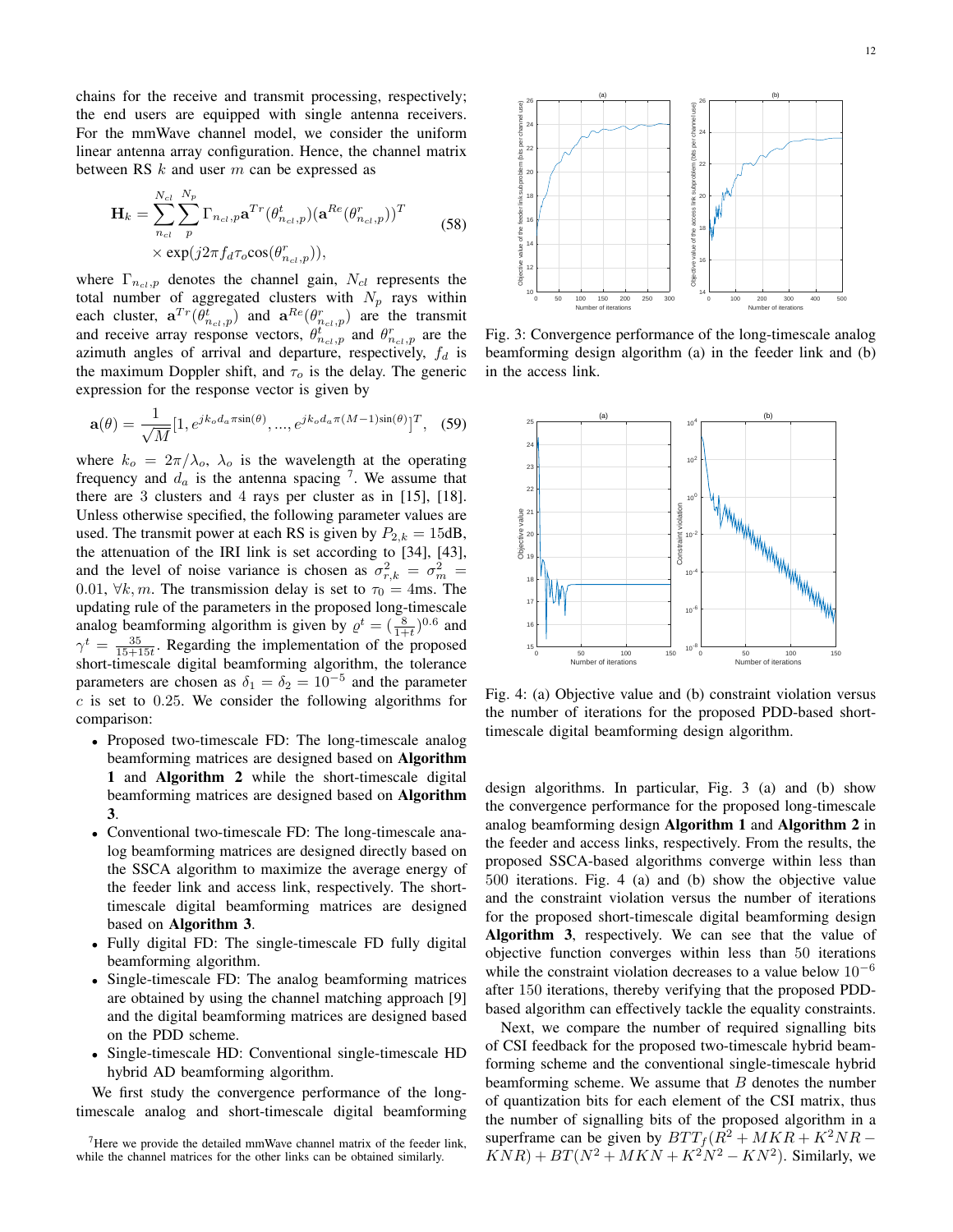

Fig. 5: The number of signalling bits versus the number of antennas for the proposed FD two-timescale hybrid beamforming scheme and the single-timescale FD hybrid beamforming scheme.



Fig. 6: Sum rate versus the BS transmit power for the analyzed beamforming algorithms.

can obtain that of the single-timescale hybrid beamforming algorithm in a single superframe as  $BTT_f(N^2 + MKN +$  $K^2N^2 - KN^2$ ). Fig. 5 shows the number of signalling bits versus the number of antennas at the BS and RS (which was previously set to 32), where we employ  $T = 300$ ,  $T_f = 500$ and  $B = 6$ . We can see that the proposed two-timescale hybrid beamforming algorithm can significantly reduce the system overhead compared to the conventional single-timescale hybrid beamforming algorithm.

Fig. 6 shows the sum rate performance of the analyzed beamforming algorithms versus the transmit power at the BS. It is seen that with an increase of transmit power, the proposed two-timescale FD hybrid beamforming design provides the best performance, followed by the conventional two-timescale FD hybrid beamforming design, the FD fully digital beamforming algorithm, the FD single-timescale hybrid beamforming algorithm and the HD single-timescale hybrid beamforming algorithm. In Fig. 7, we compare the sum rate



Fig. 7: Sum rate versus different values of delay for the analyzed beamforming algorithms (the transmit power at the BS is set to 20dB).



Fig. 8: Sum rate versus the BS transmit power for the proposed two-timescale hybrid beamforming algorithm: finite resolution phase shifters.

performance of the various algorithms under study versus different values of delay. We can see that as the delay increases, the performance of the conventional single-timescale beamforming algorithms degrades dramatically, while that of the proposed two-timescale hybrid beamforming algorithm changes only slightly due to the sophisticated design and the large saving of signalling bits. Specially, the proposed design starts to outperform the conventional fully digital beamforming algorithm when the delay exceeds 1ms. These results verify the effectiveness of the proposed algorithm against the CSI errors caused by the delay.

In our last experiment, we investigate the impact of finite resolution phase shifters on the proposed two-timescale hybrid beamforming design. In Fig. 8, we plot its sum rate performance versus the BS transmit power for different number of phase shifter quantization bits. It is seen that the performance of the proposed algorithm improves with the number of quan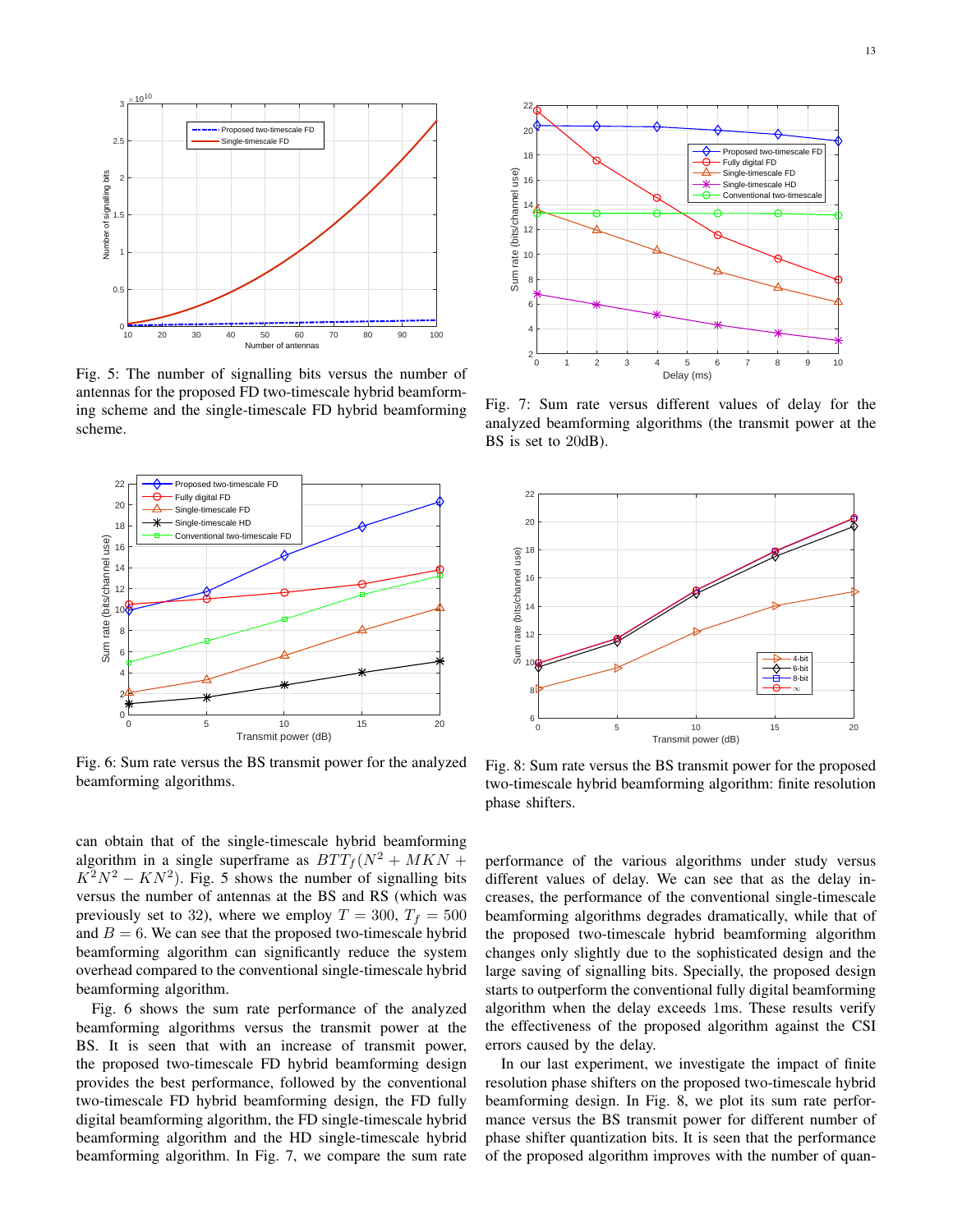tization bits as expected. In particular, the performance with 6 bits can approach the performance with infinite resolution phase shifters when there are 4 RF chains.

## VII. CONCLUSION

In this paper, we have investigated an FD mmWave MI-MO multiple-relay system and proposed an innovative twotimescale analog-digital hybrid beamforming design scheme, where the long-timescale analog beamforming matrices are updated based on the channel sample at the end of each frame and the short-timescale digital beamforming matrices are optimized based on the real-time low-dimensional effective CSI matrices. We developed the SSCA and PDD based algorithms to optimize the analog and digital beamforming matrices, respectively. We also discussed the optimality and computational complexity of the proposed algorithms. The proposed twotimescale hybrid beamforming design can maximize the sum rate, reduce the system complexity and overhead and mitigate the FD interference and the effect caused by the delay of CSI. Our simulation results have shown that the proposed algorithm is capable of outperforming the existing benchmark algorithms.

# APPENDIX A PROOF FOR THEOREM 1

The Lagrange function for problem (25) is given by

$$
\mathcal{Z} = \sum_{m=1}^{M} (-\alpha_m + \lambda_m + \lambda - \gamma_m) r_m - \sum_{m=1}^{M} \lambda_m \bar{C}_m(\{\boldsymbol{\theta}_{T_k}\}) - \lambda C_0^*,
$$
\n(60)

where  $\lambda$ ,  $\{\lambda_m\}$ , and  $\{\gamma_m\}$  denote the dual variables associated to constraints  $\sum_{m=1}^{M} r_m \le \bar{C}_0^*$ ,  $r_m \le \bar{C}_m(\{\theta_{T_k}\})$  and  $r_m \ge$ 0.

Applying the KKT conditions to the *l*th problem, where *l ∈ M′* , we obtain

$$
\sum_{m=1}^{M-l} (\alpha_m - \alpha_{M-l+1}) \nabla_{\tilde{\theta}_{l,T_k}} \bar{C}_m(\{\tilde{\theta}_{l,T_k}^{\star}\}) = 0.
$$
 (61)

Based on (26) and (27), and in the case that condition (30) is satisfied, the following equations are established for the solution of the *l*th problem when  $l \in \mathcal{M}'$  and  $m \in \mathcal{M}$ ,

$$
\sum_{m=1}^{M-l+1} r_m = C_0^*,
$$
\n
$$
\sum_{m=1}^{M-l} (\alpha_m - \alpha_{M-l+1}) \nabla_{\tilde{\theta}_{l,T_k}} \bar{C}_m(\{\tilde{\theta}_{l,T_k}^*\}) = \mathbf{0},
$$
\n
$$
r_{M-l+1} \leq \bar{C}_{M-l+1}(\{\tilde{\theta}_{l,T_k}^*\}), \ \lambda = \alpha_{M-l+1},
$$
\n
$$
\lambda_m = 0, \ \forall m \geq M-l+1,
$$
\n
$$
r_m = 0, \ \gamma_m = \alpha_{M-l+1} - \alpha_m, \ \forall m \geq M-l+2,
$$
\n
$$
\lambda_m = \alpha_m - \alpha_{M-l+1}, \ \gamma_m = 0,
$$
\n
$$
r_m = \bar{C}_m(\{\tilde{\theta}_{l,T_k}^*\}), \ \forall m \leq M-l,
$$
\n
$$
r_m = 0, \ \forall m \geq M-l+1.
$$

When  $l = 0$  and  $m \in \mathcal{M}$ , we have

$$
\sum_{m=1}^{M} r_m \leq C_0^{\star}, \sum_{m=1}^{M} \alpha_m \nabla_{\tilde{\theta}_{l,T_k}} \bar{C}_m(\{\tilde{\theta}_{l,T_k}^{\star}\}) = \mathbf{0}, \ \lambda = 0,
$$
  

$$
r_m = \bar{C}_m(\{\tilde{\theta}_{l,T_k}^{\star}\}), \ \lambda_m = \alpha_m, \ \gamma_m = 0, \ \forall m,
$$
 (63)

and when  $l = M$  and  $m \in \mathcal{M}$ , we have

$$
r_m = 0, \forall m \ge 2; \ \lambda_m = 0, \ \gamma_m = \alpha_1 - \alpha_m, \forall m; \lambda = \alpha_1, \ r_1 = C_0^*.
$$
\n(64)

Here, we let  $\alpha_0 = 0$ ,  $\alpha_{M+1} = 0$ ,  $r_0 = 0$  and  $r_{M+1} = 0$  for consistency of the expressions.

For the case of  $l \in M'$  and  $m \in M$ , by using (62), we can further obtain the equations shown in (65), where (65a) and (65b) represent the first-order necessary optimality conditions, (65c), (65d) and (65e) denote the complementary slackness conditions, (65f) and (65g) are the primal feasibility conditions, and (65h) and (65i) represent the dual feasibility conditions. Together, (65a)-(65i) imply that if (30) is satisfied,  $\{\tilde{\theta}_{l,T_k}^{\star}\}$  for problem *l* is a KKT solution of problem (25). For the cases  $l = 0$  and  $l = M$ , where  $m \in M$ , with the aid of (63) and (64) we can reach the same conclusion. This completes the proof.

### APPENDIX B DERIVATION OF GRADIENTS

Based on the rules of derivative for matrix functions, we can obtain the gradients of  $C_0(\theta_U, {\theta_F}_k)$  and  $S_l(\tilde{\theta}_{l,T_k}), l \in$ *{*1*, . . . , M −*1*}*, with respect to the analog beamforming phase matrices as follows

$$
\frac{\partial C_0}{\partial \theta_{F_k}} = \frac{\partial C_0}{\partial \mathbf{F}_k} \circ j \mathbf{F}_k - \frac{\partial C_0}{\partial \mathbf{F}_k^*} \circ j \mathbf{F}_k^*
$$
\n
$$
\frac{\partial C_0}{\partial \theta_U} = \frac{\partial C_0}{\partial \mathbf{U}} \circ j \mathbf{U} - \frac{\partial C_0}{\partial \mathbf{U}^*} \circ j \mathbf{U}^*
$$
\n
$$
\frac{\partial S_l}{\partial \tilde{\theta}_{l,T_k}} = \frac{\partial S_l}{\partial \mathbf{T}_{l,k}} \circ j \mathbf{T}_{l,k} - \frac{\partial S_l}{\partial \mathbf{T}_{l,k}^*} \circ j \mathbf{T}_{l,k}^*,
$$
\n(66)

where  $\frac{\partial C_0}{\partial \mathbf{F}_k} = \left(\frac{\partial C_0}{\partial \mathbf{F}_k^*}\right)$  $\int_{0}^{*}$ ,  $\frac{\partial C_{0}}{\partial \mathbf{U}} = \left(\frac{\partial C_{0}}{\partial \mathbf{U}^{*}}\right)^{*}$  and  $\frac{\partial S_{l}}{\partial \mathbf{T}_{k}} = \left(\frac{\partial S_{l}}{\partial \mathbf{T}_{l,k}^{*}}\right)^{*}$ , while the operator *◦* denotes the Hadamard product.

Moreover, the conjugate gradients  $\frac{\partial C_0}{\partial \mathbf{F}_k^*}$ ,  $\frac{\partial C_0}{\partial \mathbf{U}^*}$ , and  $\frac{\partial S_l}{\partial \mathbf{T}_{l,k}^*}$ <br>in (66) can be obtained as (67), where  $\mathbf{G}_1 \triangleq \bar{\sigma}^2 \mathbf{F} \mathbf{F}^H$  +  $\mathbf{\hat{Y}} + \frac{\bar{P}_1}{R_1 N_s} \mathbf{FHUU}^H \mathbf{H}^H \mathbf{F}^H, \ \ \mathbf{G}_2 \overset{\triangle}{=} \bar{\sigma}^2 \mathbf{FF}^H + \mathbf{\hat{Y}}, \ \ \mathbf{\tilde{G}}_{l,1m} \overset{\triangle}{=}$  $\sigma_m^2 \bar{\mathbf{T}}^H \bar{\mathbf{T}} + \frac{KP_r \sum_{j=1}^M \tilde{\mathbf{h}}_j \tilde{\mathbf{h}}_j^H}{M}$  and  $\tilde{\mathbf{G}}_{l,2m} \triangleq \sigma_m^2 \bar{\mathbf{T}}^H \bar{\mathbf{T}} +$  $\frac{KP_r\sum_{j\neq m}^M\tilde{\mathbf{h}}_j\tilde{\mathbf{h}}_j^H}{M}.$ 

## APPENDIX C

DERIVATION OF UPDATING STEPS IN THE SCA ALGORITHM

In **Block 1**, we optimize  $z_m$  by fixing the remaining variables. By applying the first order optimality condition, the solution for *z<sup>m</sup>* is obtained as

$$
z_m = \frac{\alpha_m}{e_m}.\tag{68}
$$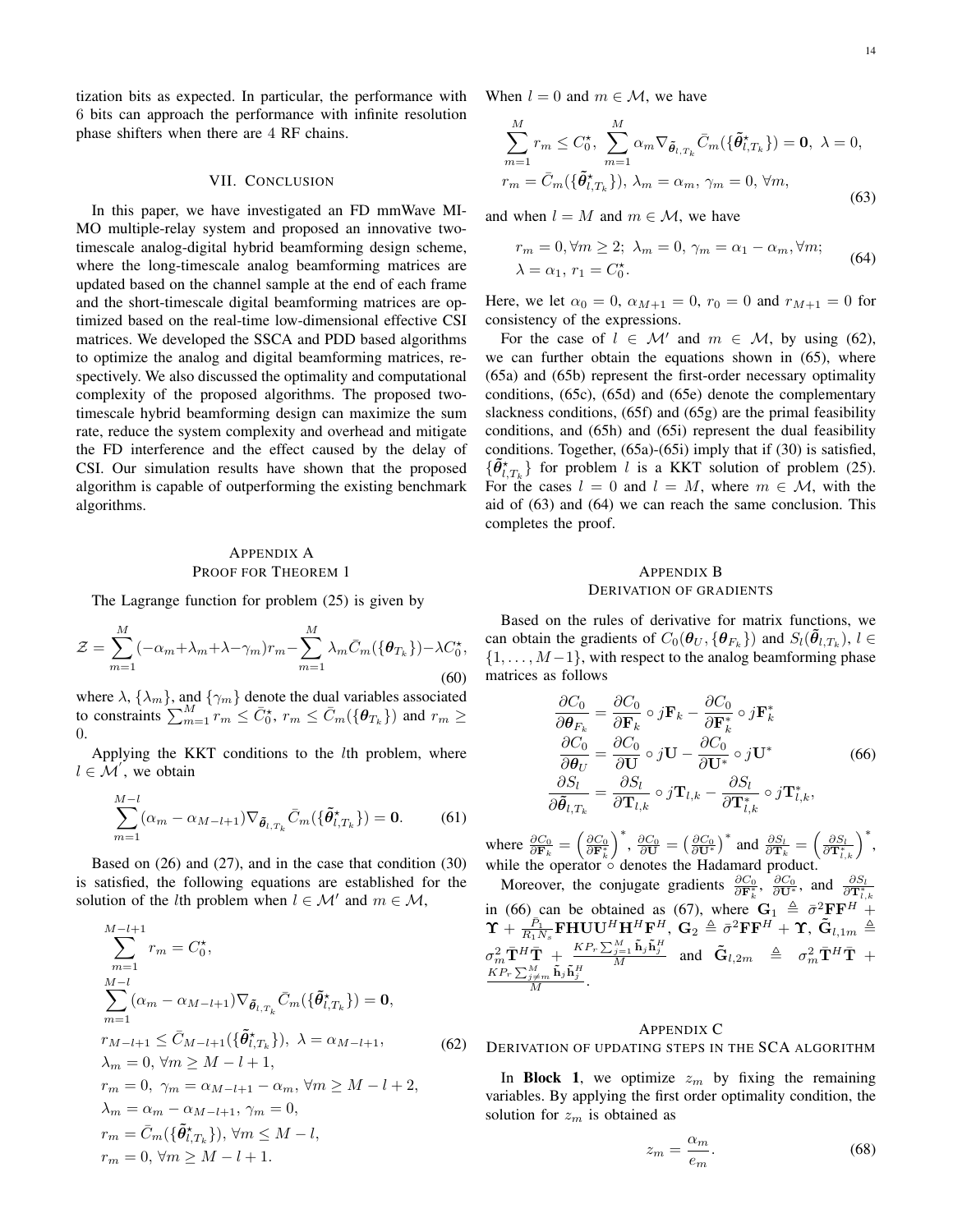$$
\frac{\partial \mathcal{Z}}{\partial r_m} = -\alpha_m + \lambda_m + \lambda - \gamma_m = 0, \forall m,
$$
\n(65a)

$$
\nabla_{\tilde{\boldsymbol{\theta}}_{l,T_k}} \mathcal{Z} = \sum_{m=1}^{M} \lambda_m \nabla_{\tilde{\boldsymbol{\theta}}_{l,T_k}} \bar{C}_m(\{\tilde{\boldsymbol{\theta}}_{l,T_k}^{\star}\}) = \sum_{m=1}^{M-l} (\alpha_m - \alpha_{M-l+1}) \nabla_{\tilde{\boldsymbol{\theta}}_{l,T_k}} \bar{C}_m(\{\tilde{\boldsymbol{\theta}}_{l,T_k}^{\star}\}) = \mathbf{0}, \forall m,
$$
(65b)

$$
(r_m - \bar{C}_m(\{\tilde{\theta}_{l,T_k}^*\}))\lambda_m = 0, \forall m,
$$
\n
$$
(65c)
$$
\n
$$
r_m \gamma_m = 0, \forall m,
$$
\n
$$
(65d)
$$

$$
\left(\sum_{m=1}^{M} r_m - C_0^{\star}\right)\lambda = 0, \forall m,\tag{65e}
$$

$$
\sum_{m=1}^{M} r_m \le \bar{C}_0^{\star},\tag{65f}
$$

$$
0 \le r_m \le \bar{C}_m(\{\tilde{\boldsymbol{\theta}}_{l,T_k}^{\star}\}), \forall m,
$$
\n<sup>(65g)</sup>

$$
\lambda_m \ge 0, \gamma_m \ge 0, \forall m,\tag{65h}
$$

$$
\lambda \geq 0. \tag{65i}
$$

$$
\frac{\partial C_{0}}{\partial \mathbf{F}_{k}^{*}} = \bar{\sigma}^{2} [\mathbf{G}_{1}^{-1}]_{(k-1)R_{2,k}+1:kR_{2,k},(k-1)R_{2,k}+1:kR_{2,k}} \mathbf{F}_{k} + P_{r} \sum_{i=(k-1)R_{2,k}+1}^{kR_{2,k}} [\mathbf{G}_{1}^{-1}]_{i,i} \sum_{j\neq k}^{K} \mathbf{F}_{k} \bar{\mathbf{H}}_{kj} \bar{\mathbf{H}}_{kj}^{H} \n+ \frac{\bar{P}_{1}}{R_{1}N_{s}} \sum_{i=1}^{K} [\mathbf{G}_{1}^{-1}]_{(k-1)R_{2,k}+1:kR_{2,k},(i-1)R_{2,i}+1:iR_{2,i}} \mathbf{F}_{i} \mathbf{H}_{i} \mathbf{U} \mathbf{U}^{H} \mathbf{H}_{k}^{H} \n- \bar{\sigma}^{2} [\mathbf{G}_{2}^{-1}]_{(k-1)R_{2,k}+1:kR_{2,k},(k-1)R_{2,k}+1:kR_{2,k}} \mathbf{F}_{k} - P_{r} \sum_{i=(k-1)R_{2,k}+1}^{kR_{2,k}} [\mathbf{G}_{2}^{-1}]_{i,i} \sum_{j\neq k}^{K} \mathbf{F}_{k} \bar{\mathbf{H}}_{kj} \bar{\mathbf{H}}_{kj}^{H}, \n\frac{\partial C_{0}}{\partial \mathbf{U}^{*}} = \frac{\bar{P}_{1}}{R_{1}N_{s}} \mathbf{H}^{H} \mathbf{F}^{H} \mathbf{G}_{1}^{-1} \mathbf{F} \mathbf{H} \mathbf{U}, \qquad (67) \n\frac{\partial S_{1}}{\partial \mathbf{T}_{i,k}^{*}} = - \sum_{m=1}^{M-1} \left( (\alpha_{m} - \alpha_{M-l+1}) (\frac{K P_{r}}{M} \sum_{j=1}^{M} \sum_{i=1}^{K} \mathbf{g}_{j,k} \mathbf{g}_{j,i}^{H} \mathbf{T}_{l,i} [\tilde{\mathbf{G}}_{l,1m}^{-1}]_{(i-1)R_{2,i}+1:iR_{2,i},(k-1)R_{2,k}+1:kR_{2,k}} + \sigma_{m}^{2} \mathbf{T}_{l,k} [\tilde{\mathbf{G}}_{l,1m}^{-1}]_{(
$$

In Block 2, we optimize  $\tilde{U}$  and  $W_k$  in parallel. The first subproblem for  $\tilde{U}$  is given by

$$
\min_{\tilde{\mathbf{U}}} \frac{1}{2\rho} \|\tilde{\mathbf{U}} - \mathbf{U}\mathbf{P} + \rho \boldsymbol{\lambda}_1\|^2
$$
\n
$$
\text{s.t. } \|\tilde{\mathbf{U}}\|^2 \le P_1. \tag{69}
$$

The solution can be obtained as the projection a point onto a sphere centered at the origin; specifically, it can be expressed in closed form as

$$
\tilde{\mathbf{U}} = \mathbb{P}_{\Omega_1} \{ \mathbf{U} \mathbf{P} - \rho \boldsymbol{\lambda}_1 \},\tag{70}
$$

where  $\Omega_1 \triangleq ||\tilde{\mathbf{U}}||^2 \leq P_1$ .

The second subproblem for  $W_k$  is given by (71), which is a convex unconstrained optimization problem and has a closed-form solution. By vectorizing **W***<sup>k</sup>* and examining the first order optimality condition, we obtain

$$
\mathbf{w} = (\mathbf{B} + \mathbf{C})^{-1} \mathbf{d},\tag{72}
$$

where  $\mathbf{w} \triangleq [\text{vec}(\mathbf{W}_1)^T, \text{vec}(\mathbf{W}_2)^T, \dots, \text{vec}(\mathbf{W}_k)^T, \dots,$  $\text{vec}(\mathbf{W}_K)^T$ <sup>T</sup> denotes a stacked vector, **B** ∈  $\mathbb{C}^{\sum_k R_{2,k}^2 \times \sum_k R_{2,k}^2}$  has the following structure

$$
\begin{aligned} [\mathbf{B}]_{(k-1)R_{2,k}^2+1:kR_{2,k}^2, (l-1)R_{2,l}^2+1:lR_{2,l}^2} \\ &= \sum_{m=1}^M \sum_{j=1}^M z_m |u_m|^2 ((\tilde{\mathbf{S}}_k \mathbf{p}_j)^T \otimes \tilde{\mathbf{g}}_{m,k}^H)^H (\tilde{\mathbf{S}}_l \mathbf{p}_j)^T \otimes \tilde{\mathbf{g}}_{m,l}^H, \end{aligned}
$$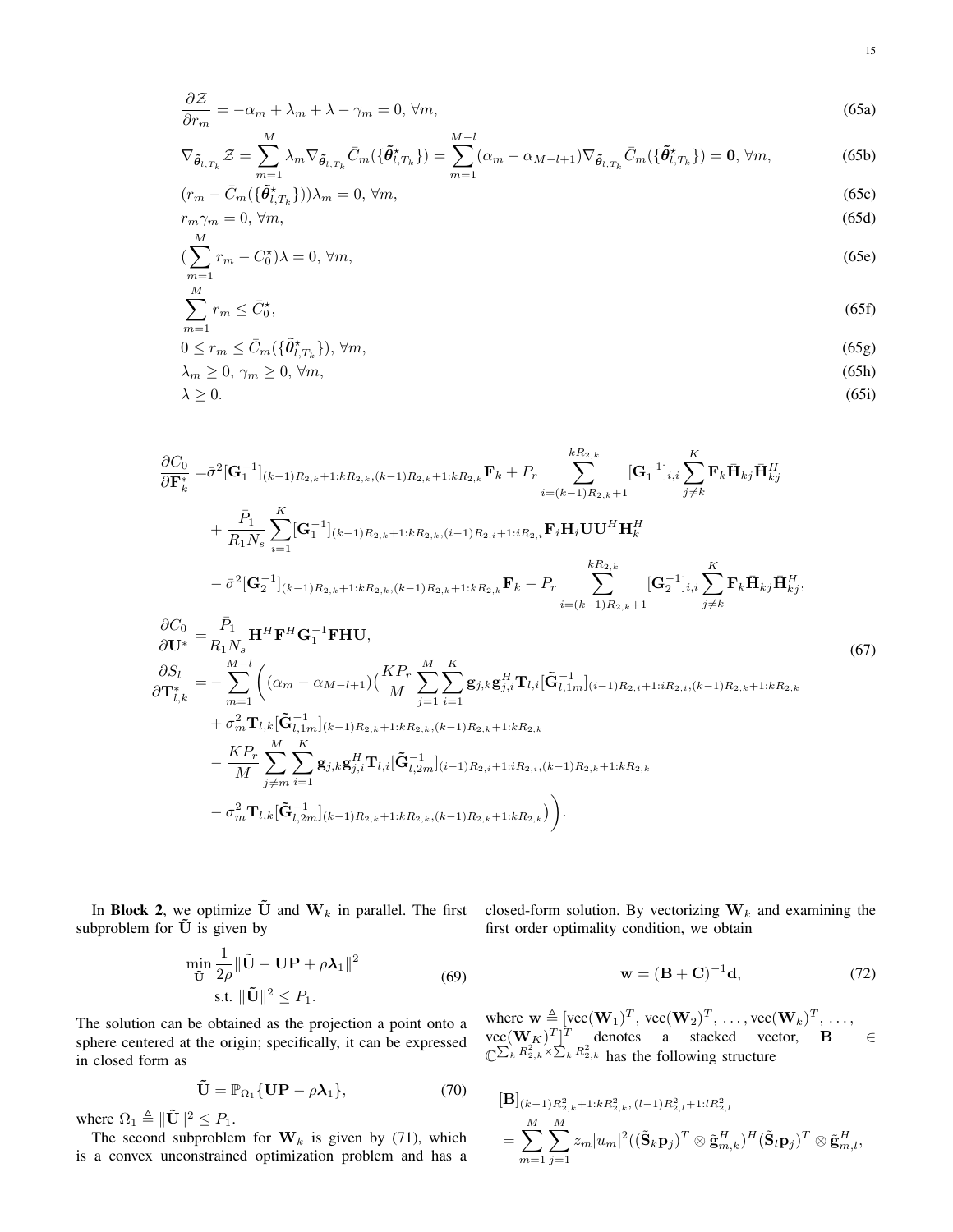$$
\begin{split}\n\min_{\{\mathbf{W}_{k}\}} \quad & \sum_{m=1}^{M} \left( z_{m} \left( |u_{m}|^{2} (\sum_{j=1}^{M} |\sum_{k=1}^{K} \tilde{\mathbf{g}}_{m,k}^{H} \mathbf{W}_{k} \tilde{\mathbf{S}}_{k} \mathbf{p}_{j}|^{2} + \sum_{k=1}^{K} \sigma_{r,k}^{2} ||\tilde{\mathbf{g}}_{m,k}^{H} \mathbf{W}_{k} \mathbf{F}_{k}||^{2} + \bar{I}_{m} + \sigma_{m}^{2} \right) \\
&- (u_{m} \sum_{k=1}^{K} \tilde{\mathbf{g}}_{m,k}^{H} \mathbf{W}_{k} \tilde{\mathbf{S}}_{k} \mathbf{p}_{m} + u_{m}^{*} \sum_{k=1}^{K} \mathbf{p}_{m}^{H} \tilde{\mathbf{S}}_{k}^{H} \mathbf{W}_{k}^{H} \tilde{\mathbf{g}}_{m,k}) \right) + \frac{1}{2\rho} \sum_{k=1}^{K} (||\mathbf{X}_{k} - \mathbf{T}_{k} \mathbf{W}_{k} \tilde{\mathbf{S}}_{k} \mathbf{P} + \rho \lambda_{2,k}||^{2} \\
&+ ||\bar{\mathbf{X}}_{k} - \sigma_{r,k} \mathbf{T}_{k} \mathbf{W}_{k} \mathbf{F}_{k} + \rho \lambda_{3,k}||^{2} + ||\bar{\mathbf{W}}_{k} - \mathbf{W}_{k} + \rho \lambda_{4,k}||^{2})\n\end{split} \tag{71}
$$

 $\mathbf{C} \in \mathbb{C}^{\sum_{k} R_{2,k}^2 \times \sum_{k} R_{2,k}^2}$  denotes a block diagonal matrix as

$$
\begin{aligned} & [\mathbf{C}]_{(k-1)R_{2,k}^2+1:kR_{2,k}^2, (k-1)R_{2,k}^2+1:kR_{2,k}^2} \\ &= \sum_{m=1}^M z_m |u_m|^2 (\sigma_{r,k}^2 (\mathbf{F}_k^T \otimes \tilde{\mathbf{g}}_{m,k}^H)^H \mathbf{F}_k^T \otimes \tilde{\mathbf{g}}_{m,k}^H \\ & + \sum_{j \neq k}^K a_{m,k,j} (\mathbf{S}_{k,j}^T \otimes \tilde{\mathbf{g}}_{m,k}^H)^H \mathbf{S}_{k,j}^T \otimes \tilde{\mathbf{g}}_{m,k}^H) \\ & + \frac{1}{2\rho} \big( \big( (\tilde{\mathbf{S}}_k \mathbf{P})^T \otimes \mathbf{T}_k \big)^H \big( (\tilde{\mathbf{S}}_k \mathbf{P})^T \otimes \mathbf{T}_k \big) \\ & + (\sigma_{r,k} \mathbf{F}_k^T \otimes \mathbf{T}_k)^H (\sigma_{r,k} \mathbf{F}_k^T \otimes \mathbf{T}_k) + \mathbf{I} \big), \end{aligned}
$$

and  $\mathbf{d} \in \mathbb{C}^{\sum_{k} R_{2,k} R_{2,k} \times 1}$  follows the structure

$$
\begin{aligned}\n&[\mathbf{d}]_{(k-1)R_{2,k}^2+1:kR_{2,k}^2} \\
&= \sum_{m=1}^M z_m u_m^*(\tilde{\mathbf{S}}_k \mathbf{p}_m)^* \otimes \tilde{\mathbf{g}}_{m,k} \\
&+ \frac{1}{2\rho} \big( \big( (\tilde{\mathbf{S}}_k \mathbf{P})^T \otimes \mathbf{T}_k \big)^H \text{vec}(\mathbf{X}_k + \rho \lambda_{2,k}) \\
&+ (\sigma_{r,k} \mathbf{F}_k^T \otimes \mathbf{T}_k)^H \text{vec}(\bar{\mathbf{X}}_k + \rho \lambda_{3,k}) + \text{vec}(\bar{\mathbf{W}}_k + \rho \lambda_{4,k}) \big).\n\end{aligned}
$$

In **Block 3**, we optimize  $u_m$  and  $(X_k, \bar{X}_k, \bar{t}_k)$  in parallel. The solution of  $u_m$  is given by (45). The subproblem for  $({\bf X}_k, {\bf \bar X}_k, {\bf \bar t}_k)$  is given by (73). Similarly, we have the following closed-form solution shown in (74), where  $\Omega_{2,k} \triangleq ||\mathbf{X}_k||^2 +$  $\bar{t}_k^2 + \|\bar{\mathbf{X}}_{k,j}\|^2 \leq P_{2,k}.$ 

In **Block 4**, we optimize **P** and  $(\mathbf{\bar{W}}_k, t_k)$  in parallel. The subproblem for  $P$  is given by  $(75)$ , which is a convex unconstrained optimization problem. This problem can be solved in the same way used for solving  $\{W_k\}$ . The solution of **P** is given by

$$
[\mathbf{P}]_{:,l} = \mathbf{A}_p^{-1} \mathbf{b}_{p,l},\tag{76}
$$

where  $[\mathbf{P}]_{:,l}$  denotes the *l*th column of **P**,  $\mathbf{A}_p$  =  $\sum_{m=1}^M (z_m |u_m|^2 (\sum_{k=1}^K \tilde{\mathbf{g}}_{m,k}^H \mathbf{W}_k \tilde{\mathbf{S}}_k)^H (\sum_{n=1}^K \tilde{\mathbf{g}}_{m,n}^H \mathbf{W}_n \tilde{\mathbf{S}}_n)) +$  $\frac{1}{2\rho}(\mathbf{U}^H\mathbf{U} + \sum_{k=1}^K (\mathbf{T}_k\mathbf{W}_k\tilde{\mathbf{S}}_k)^H\mathbf{T}_k\mathbf{W}_k\tilde{\mathbf{S}}_k),$  and  $\mathbf{b}_{p,l} = z_l u_l^* \sum_{k=1}^K \tilde{\mathbf{S}}_k^H \mathbf{W}_k^H \tilde{\mathbf{g}}_{l,k} + \frac{1}{2\rho} (\mathbf{U}^H ([\tilde{\mathbf{U}}]_{:,l} + \rho[\boldsymbol{\lambda}_1]_{:,l} ) +$  $\sum_{k=1}^K (\mathbf{T}_k \mathbf{W}_k \tilde{\mathbf{S}}_k)^H([\mathbf{X}_k]_{:,l} + \rho[\boldsymbol{\lambda}_{2,k}]_{:,l})).$ The subproblem for  $(\bar{\mathbf{W}}_k, t_k)$ ,  $\forall k$ , is given by

$$
\min_{\mathbf{\bar{W}}_k, t_k} \quad \frac{1}{2\rho} (\|\mathbf{\bar{W}}_k - \mathbf{W}_k + \rho \lambda_{4,k} \|^2 + \|t_k - \bar{t}_k + \rho \lambda_{5,k}\|^2)
$$
\n
$$
\text{s.t.} \quad \frac{1}{2} \sum_{j \neq k}^K \sqrt{P_{2,j}} (\frac{\|\mathbf{T}_k \mathbf{\bar{W}}_k \mathbf{S}_{k,j}\|^2}{\|\mathbf{T}_k \mathbf{\bar{W}}_k^i \mathbf{S}_{k,j}\|} + \|\mathbf{T}_k \mathbf{\bar{W}}_k^i \mathbf{S}_{k,j} \|) \le t_k. \tag{77}
$$

This problem can be solved by using the method of Lagrange multiplier as follows

$$
t_k(\mu_k) = \rho \mu_k + \bar{t}_k - \rho \lambda_{5,k},
$$
  

$$
\bar{\mathbf{W}}_k(\mu_k) = (\mathbf{I} + 2\rho \mu_k \sum_{j \neq k} \frac{\sqrt{P_{2,j}}}{2||\mathbf{T}_k \bar{\mathbf{W}}_k^i \mathbf{S}_{k,j}||} \tilde{\mathbf{W}}_{k,j}^H \tilde{\mathbf{W}}_{k,j})^{-1} \tilde{\mathbf{w}}_k,
$$
(78)

where  $\tilde{\mathbf{w}}_k \triangleq \text{vec}(\mathbf{W}_k - \rho \lambda_{4,k}), \ \tilde{\mathbf{W}}_{k,j} \triangleq \mathbf{S}_{k,j}^T \otimes \mathbf{T}_k$ , and  $\mu_k$ denotes the Lagrangian multiplier which can be obtained by using a bisection search method as in [35].

#### **REFERENCES**

- [1] Z. Pi and F. Khan, "An introduction to millimeter-wave mobile broadband systems," *IEEE Commun. Mag.,* vol. 49, no. 6, pp. 101–107, Jun. 2011.
- [2] S. Rangan, T. S. Rappaport, and E. Erkip, "Millimeter-wave cellular wireless networks: Potentials and challenges," *Proc. IEEE,* vol. 102, no. 3, pp. 366–385, Mar. 2014.
- [3] M. R. Akdeniz, Y. Liu, M. K. Samimi, S. Sun, S. Rangan, T. S. Rappaport, and E. Erkip, "Millimeter wave channel modeling and cellular capacity evaluation," *IEEE J. Sel. Areas Commun.,* vol. 32, no. 6, pp. 1164–1179, Jun. 2014.
- [4] J. Zhang, L. Dai, X. Li, Ying Liu, and L. Hanzo, "On low-resolution ADCs in practical 5G millimeter-wave massive MIMO systems," *IEEE Commun. Mag.,* vol. 56, no. 7, pp. 205–211, Jul. 2018.
- [5] I. Hemadeh, K. Satyanarayana, M. El-Hajjar, and L. Hanzo, "Millimeterwave communications: Physical channel models, design considerations, antenna constructions and link-budget," *IEEE Commun. Surv. Tut.,* vol. 20, no. 2, pp. 870–913, second quarter, 2018.
- [6] J. Zhang, E. Bjornson, M. Matthaiou, D. W. K. Ng, H. Yang, and D. J. Love, "Multiple antenna technologies for beyond 5G," arXiv: 1910.00092, 2019.
- [7] J. Zhang, S. Chen, Y. Lin, J. Zheng, B. Ai, and L. Hanzo, "Cell-free massive MIMO: A new next-generation paradigm," *IEEE Access,* vol. 7, pp. 99878–99888, 2019.
- [8] O. E. Ayach, S. Rajagopal, S. Abu-Surra, Z. Pi, and R. W. Heath, "Spatially sparse precoding in millimeter wave MIMO systems," *IEEE Trans. Wireless Commun.,* vol. 13, no. 3, pp. 1499–1513, Mar. 2014.
- [9] J. Zhang, M. Haardt, I. Soloveychik, and A. Wiesel, "A channel matching based hybrid analog-digital strategy for massive multi-user MIMO downlink systems," in *Proc. IEEE Sensor Array Multichannel Signal Process. Workshop,* Jul. 2016, pp. 1–5.
- [10] J. Zhang, L. Dai, S. Sun, and Z. Wang, "On the spectral efficiency of massive MIMO systems with low-resolution ADCs," *IEEE Commun. Lett.,* vol. 20, no. 5, pp. 842–845, May 2016.
- [11] J. Zhang, L. Dai, Z. He, S. Jin, and X. Li, "Performance analysis of mixed-ADC massive MIMO systems over Rician fading channels," *IEEE J. Sel. Areas Commun.,* vol. 35, no. 6, pp. 1327–1338, Jun. 2017.
- [12] C. Chen, "An iterative hybrid transceiver design algorithm for millimeter wave MIMO systems," *IEEE Wireless Commun. Lett.,* vol. 4, no. 3, pp. 285–288, Jun. 2015.
- [13] A. Alkhateeb, G. Leus, and R. W. Heath, Jr., "Limited feedback hybrid precoding for multi-user millimeter wave systems," *IEEE Trans. Wireless Commun.,* vol. 14, no. 11, pp. 6481–6494, Nov. 2015.
- [14] W. Ni, X. Dong, and W. Lu, "Near-optimal hybrid processing for massive MIMO systems via matrix decomposition," *IEEE Trans. Signal Process.,* vol. 65, no. 15, pp. 3922–3933, Aug. 2017.
- [15] F. Sohrabi and W. Yu, "Hybrid digital and analog beamforming design for large-scale antenna arrays," *IEEE J. Sel. Topics Signal Process.,* vol. 10, no. 3, pp. 501–513, Apr. 2016.